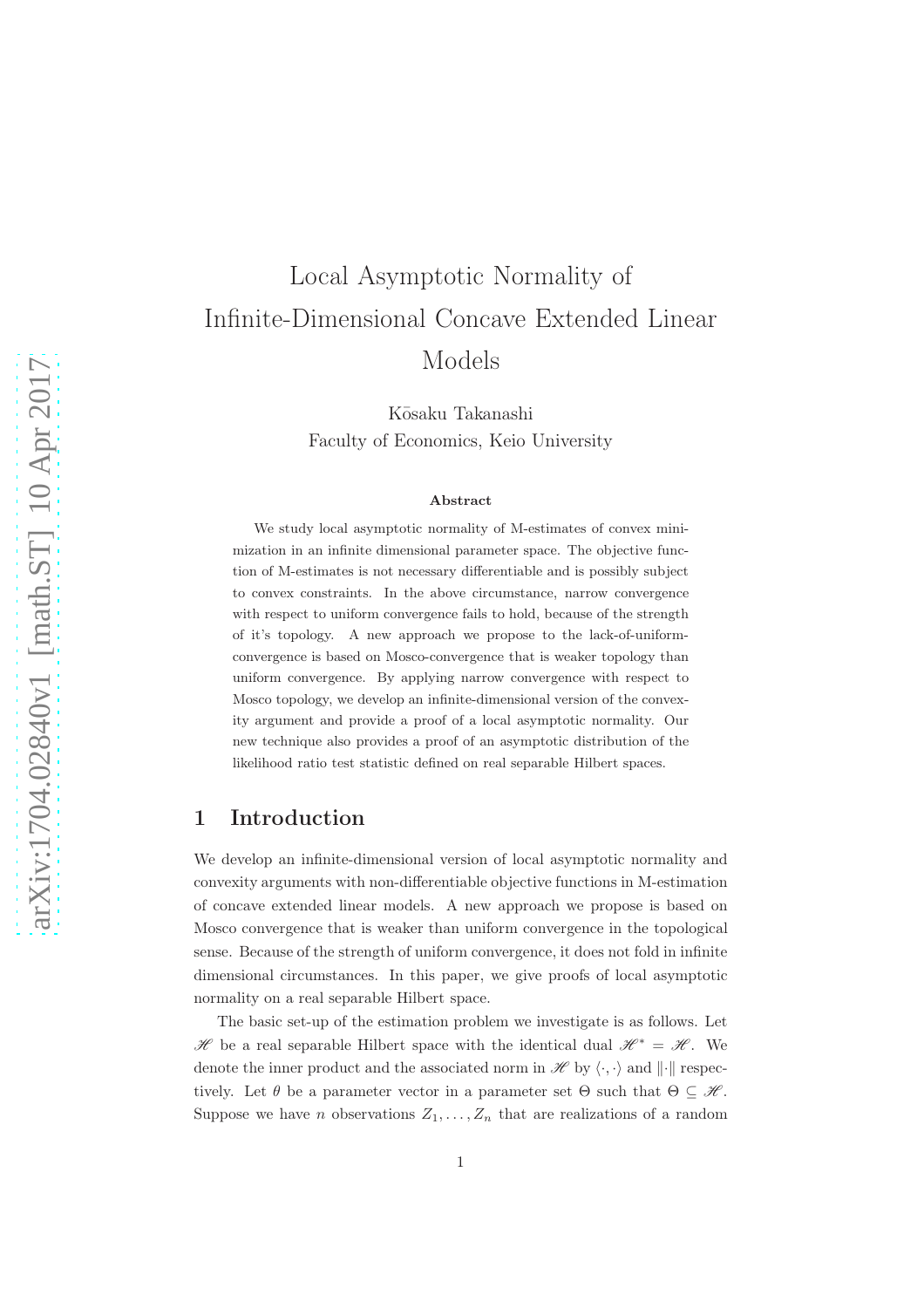vector  $Z$  on a arbitrary set  $E$ , and consider an M-estimator of the unknown parameter vector  $\theta$  such that

<span id="page-1-0"></span>
$$
\hat{\theta}_n = \arg\min_{\theta \in \Theta} \frac{1}{n} \sum_{i=1}^n \rho(\theta, Z_i), \qquad (1)
$$

where  $\rho : \Theta \times E \to (-\infty, \infty]$  is a criterion function. Define the empirical objective function in [\(1\)](#page-1-0) as

$$
F_n(\theta) \triangleq \frac{1}{n} \sum_{i=1}^n \rho(\theta, Z_i), \qquad (2)
$$

and its population counterpart as

$$
F_0(\theta) \triangleq \mathbb{E}_Z \left[ \rho(\theta, Z) \right]. \tag{3}
$$

We further suppose the minimization problem in  $(1)$  is corresponding to a "concave extended linear model", that is,

- 1.  $\rho$  is a lower semi-continuous (l.s.c.) convex function with respect to  $\theta$  (it is not necessarily smooth, though),
- 2.  $F_0(\theta)$  is strictly convex in  $\theta$  (see, e.g. [Huang](#page-24-0) [\(2001](#page-24-0))) and is uniquely minimized at a (pseudo-) true parameter  $\theta_0 \in \Theta$ .

Compared to the rate of convergence of the the M-estimator for the concave extended linear model, only a few studies have explored its asymptotic distribution and most of them is on the least squares regression case (e.g. [Newey](#page-25-0) [\(1997\)](#page-25-0), [Huang](#page-24-1) [\(2003\)](#page-24-1), [Belloni et al.](#page-24-2) [\(2015\)](#page-24-2)). Recently, [Shang and Cheng](#page-25-1) [\(2013\)](#page-25-1) obtain a general result on point-wise asymptotic normality of the M-estimator [\(1\)](#page-1-0) based on functional Bahadur representation. In proving the asymptotic normality, however, they impose the smoothness condition on  $\rho$  so that it should be three times continuously differentiable with respect to  $\theta$ . On the other hand, our new approach does not require the smoothness of  $\rho$ . The following is our motivating example.

**Example**  $(L_1 \text{ regression.})$ . Consider a nonparametric regression model with additive errors:

<span id="page-1-1"></span>
$$
y = \langle x, \theta \rangle + \varepsilon,\tag{4}
$$

where the regressor  $x \in \mathcal{H}$  and the error term  $\varepsilon$  are mutually independent random variables;  $\varepsilon$  is assumed to be homoskedastic; and the conditional median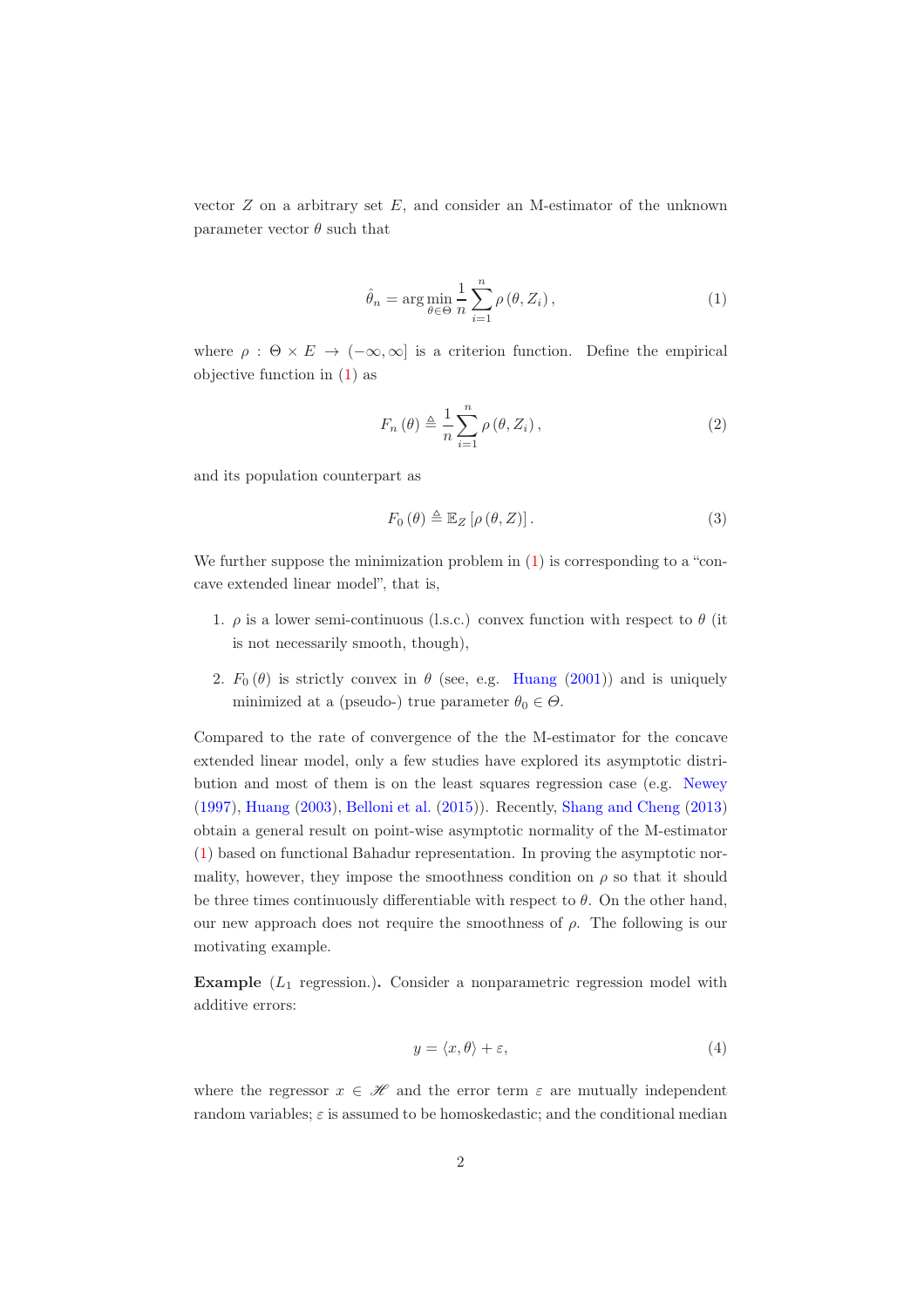of  $\epsilon$  given x is zero, i.e., inf  $\{q: P_{\epsilon}(q | x) \geq \frac{1}{2}\}=0$  where  $P_{\epsilon}(\cdot | x)$  is the distribution function of  $\varepsilon$  conditional on x. We are interested in estimating  $\theta \in \mathscr{H}$ . Suppose we have observations  $Z_i = (y_i, x_i) : y_i \in \mathbb{R}, x_i \in \mathscr{H}, i =$  $1, \ldots, n$  independently drawn from the regression model [\(4\)](#page-1-1). With them, we may estimate  $\theta$  via  $L_1$  minimization with roughness penalty(see, for example [Koenker et al.](#page-25-2) [\(1994\)](#page-25-2)):

$$
\hat{\theta}_n = \arg\min_{\theta \in \Theta} \frac{1}{n} \sum_{i=1}^n |y_i - \langle x_i, \theta \rangle| + \frac{\lambda}{2} ||\theta||,
$$
\n(5)

where  $\lambda$  is the smoothing parameter that converges to zero as  $n \to \infty$ . Obviously, this example gives the case in which the criterion function  $\rho = |\cdot|$  is not continuously differentiable.

Uniform convergence of the objective function in  $(1)$  to its population counterpart:

$$
\sup_{\theta \in \Theta} \left| \frac{1}{n} \sum_{i=1}^{n} \rho(\theta, Z_i) - \mathbb{E}_Z \left[ \rho(\theta, Z) \right] \right| \stackrel{p}{\to} 0,
$$

guarantees both consistency of of  $\hat{\theta}_n$  and convergence of the optimal value of the objective function. In order to make the objective function satisfy the uniform convergence, we have to impose some compactness of the parameter space. These assumptions are rather restrictive for fully nonparametric settings. It is because of the theorem by Bakhvalov (Theorem 12.1.1. of [Dudley](#page-24-3) [\(1999\)](#page-24-3)) . When  $\rho = |\cdot|$  and  $\theta$  is in an infinite-dimensional space, we have

$$
\sup_{\theta} \left| \frac{1}{n} \sum_{i=1}^{n} \rho(\theta, Z_i) - \mathbb{E}_Z \left[ \rho(\theta, Z) \right] \right| \geq \gamma n^{-1/\infty}.
$$

The left-hand side of the inequality does not converge uniformly.

Since  $\rho$  is convex, it seems that we may use the convexity lemma (e.g., Pollard [\(1991\)](#page-25-3) and [Kato](#page-25-4) [\(2009](#page-25-4))) to ensure that point-wise convergence of convex functions implies uniform convergence. In the infinite-dimensional case, however, this argument for uniform convergence may fail. Let  $\pi_n$ ,  $n = 1, 2, \cdots$  be the sequence of projection operators on H onto  $E_n \subset \mathcal{H}$  where  $E_n \subsetneq E_{m>n}$ . Consider a quadratic form  $\langle \pi_n \theta, \theta \rangle$  for  $\forall \theta \in \mathcal{H}$  that is considered as a convex function of  $\theta$ . Then, as  $n \to \infty$ ,  $\langle \pi_n \theta, \theta \rangle$  converges point-wise to  $\langle \theta, \theta \rangle$  but not uniformly.

To solve the aforementioned lack-of-uniform-convergence issue, we shall propose to apply an alternative mode of convergence, Mosco convergence, which is weaker than uniform convergence but still strong enough to enable statistical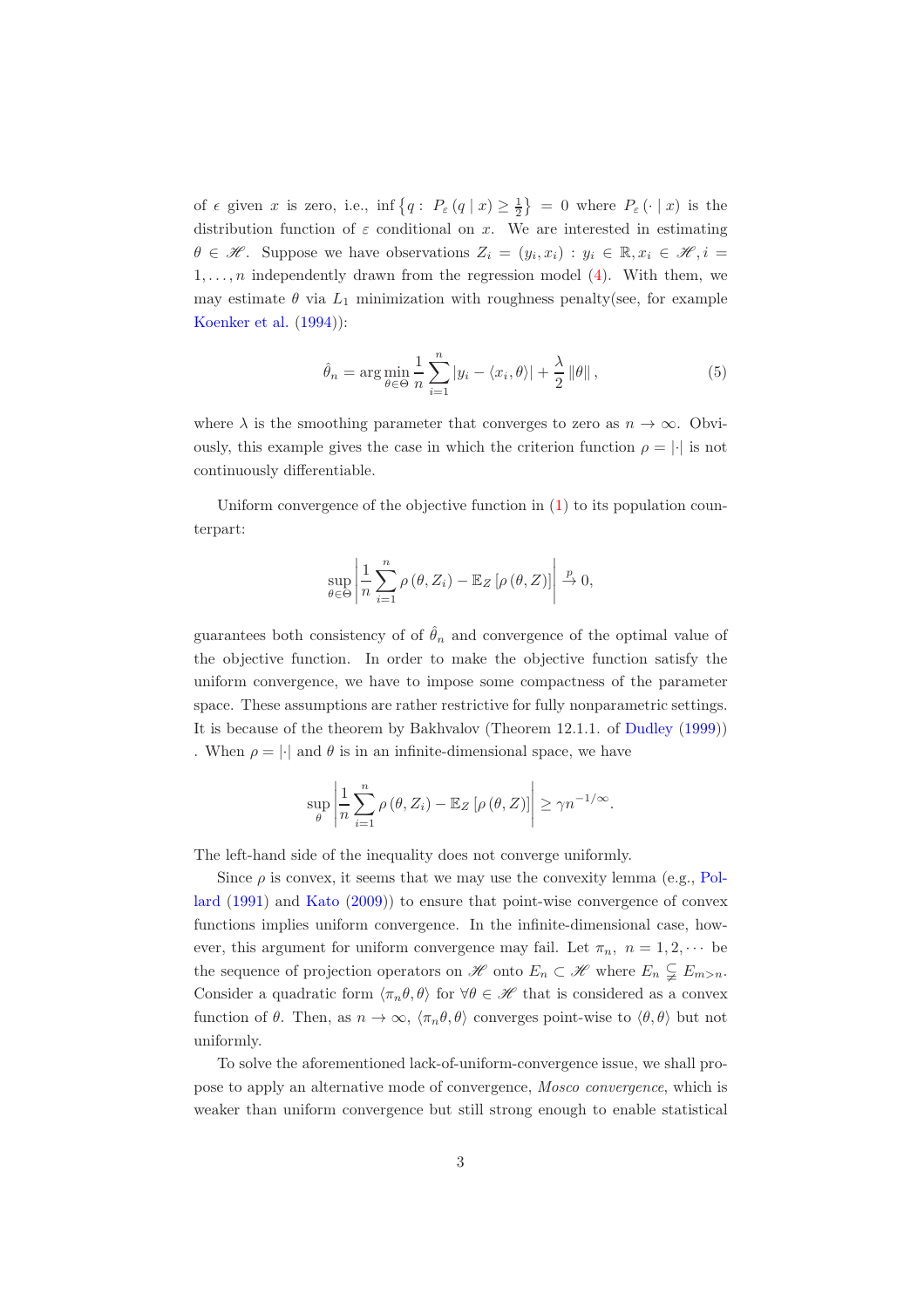applications. Mosco convergence of the objective function ensures the convergence of its minimizer [\(Attouch](#page-24-4) [\(1984\)](#page-24-4)). We develop narrow convergence theory with respect to the Mosco metric, see also Gever [\(1994\)](#page-24-5), [Dupacava and Wets](#page-24-6) [\(1988\)](#page-24-6), [Molchanov](#page-25-5) [\(2005\)](#page-25-5), [Knight](#page-25-6) [\(2003\)](#page-25-6) and [Bucher et al.](#page-24-7) [\(2014\)](#page-24-7). There exist alternative forms of convergence that is equivalent to Mosco convergence but more easily verifiable. They include graph convergence (G-convergence) of subdifferential operators and strong convergence of resolvent. We shall explain these key concepts in Section 2. Using these equivalences, we can establish the consistency and narrow convergence of an M-estimator in an infinite-dimensional parameter space. Furthermore, Mosco convergence also ensures the invertibility of the "Hessian" operator.

If the parameter space is weakly compact, Mosco convergence of the convex objective function  $F_n(\theta)$  in M-estimation ensures that both empirical minimizer  $\hat{\theta}_n$  and empirical optimal value function  $F_n(\hat{\theta}_n)$  will converges to the true parameter  $\theta_0$  and the true optimal value function  $F_0(\theta_0)$  respectively. This property makes it possible to derive the asymptotic distribution of the optimal value function  $F_n(\hat{\theta}_n)$ . Namely,

1. The convex objective function  $F_n(\theta)$  is locally asymptotically normal at  $\theta_0$  in Mosco topology:

$$
n\left[F_n\left(\theta_0+\frac{1}{\sqrt{n}}t\right)-F_n\left(\theta_0\right)\right]\rightsquigarrow \langle t,W\rangle+\frac{1}{2}\langle Vt,t\rangle,
$$

where W is a normal random vector in a Hilbert space and  $V = \nabla_{\theta}^2 F_0$  is the "Hessian" operator that is almost surely invertible.

2. The asymptotic distribution of the optimal value function  $F_n(\hat{\theta}_n)$  is

$$
n\left[F_n(\hat{\theta}_n) - F_n(\theta_0)\right] \rightsquigarrow \langle \hat{t}, W \rangle + \frac{1}{2} \langle V \hat{t}, \hat{t} \rangle,
$$

where  $\hat{t} = \sqrt{n}(\hat{\theta}_n - \theta_0)$ .

As a by-product, the asymptotic distribution of the likelihood ratio statistic can be derived. These results are established in a fully nonparametric setting.

The rest of this paper is organized as follows. In Section 2, we describe the Mosco convergence and introduce the narrow convergence in the Mosco topology. In Section 3, we derive local asymptotic normality of an convex objective function in an infinite-dimensional Hilbert space. We also provide the asymptotic distribution of the likelihood ratio statistic by using the local asymptotic normality. Appendixes give some technical lemmas.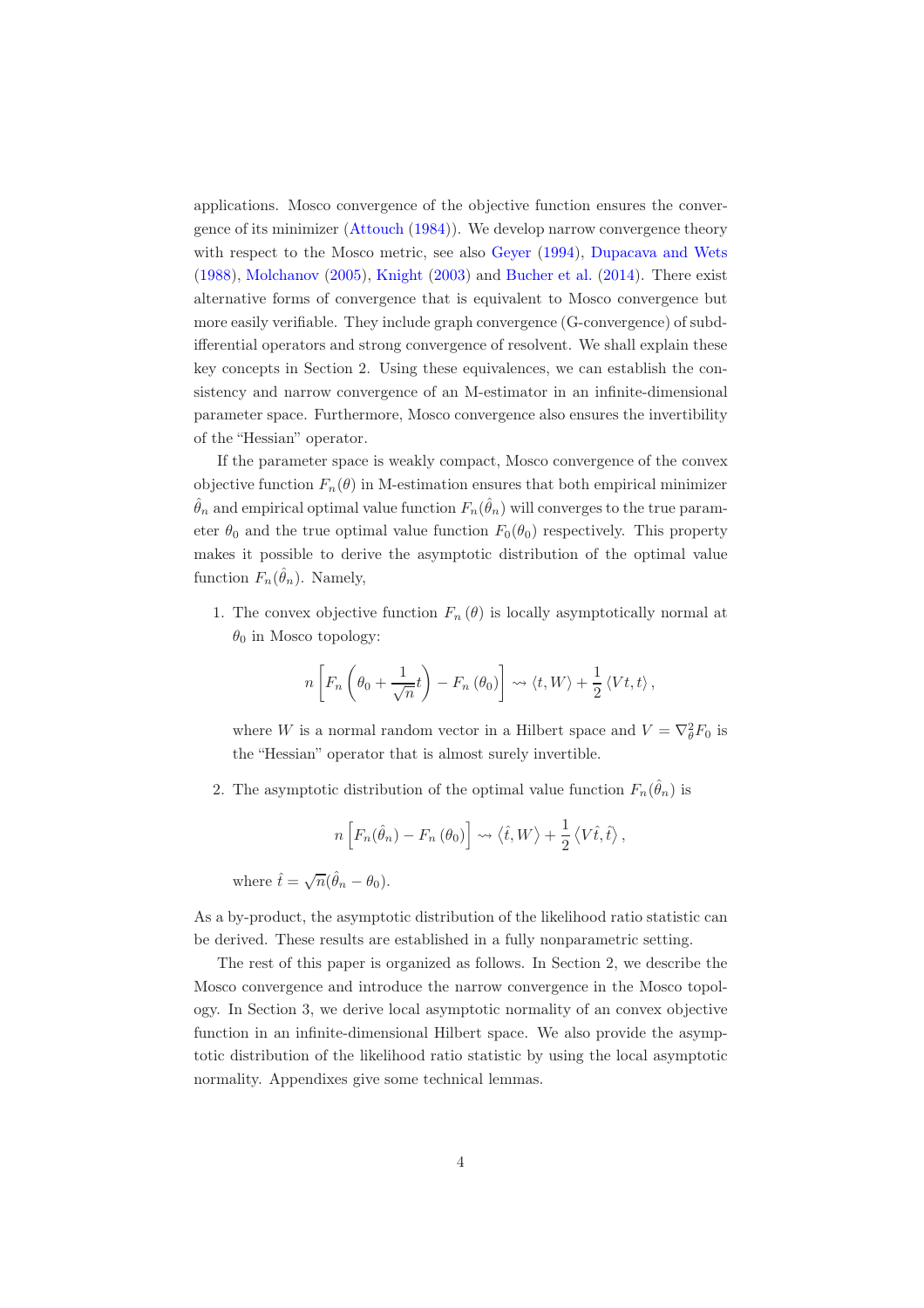#### Notations

Let  $\rightsquigarrow$  denote narrow convergence and  $\stackrel{P}{\rightarrow}$  denote convergence in probability. We use empirical process notation:  $\mathbb{G}_n \rho = \frac{1}{\sqrt{n}} \sum_{i=1}^n \rho(\theta, Z_i) - \mathbb{E}[\rho(\theta, Z_i)]$ . We denote  $\|\theta\|$  as  $l_2$ -norm or  $L_2$ -norm of an element of Hilbert space  $\theta \in \mathcal{H}$ . Let  $\theta_n \stackrel{s}{\to} \theta_0$  denote convergence in strong topology, e,g,  $\|\theta_n - \theta_0\| \to 0$  and  $\theta_n \stackrel{w}{\to} \theta_0$ denote convergence in weak topology, e,g,  $\langle \theta_n, \theta^* \rangle \to \langle \theta_0, \theta^* \rangle$  for all identical dual  $\theta^* \in \mathcal{H}^* (= \mathcal{H})$ . We denote the limit in weak topology as w-lim<sub>n→∞</sub>  $\theta_n$ .

# 2 Mosco Convergence

First, we introduce a mode of convergence, Mosco convergence, for proper lower semi-continuous (l.s.c.) convex functions on a real separable Hilbert space. For l.s.c. convex functions on a finite dimensional Euclidean space, point-wise convergence is equivalent to locally uniform convergence. For functions defined on an infinite-dimensional space, however, this is not the case. Mosco convergence, on the other hand, still ensures arg min convergence of l.s.c. convex functions on an infinite-dimensional space, though it is weaker than locally uniform convergence. In this section, we also provide preliminary results related to Mosco convergence for later use.

Mosco convergence and similar concepts in a non-stochastic environment are considered in [Mosco](#page-25-7) [\(1969](#page-25-7)), [Attouch](#page-24-4) [\(1984](#page-24-4)) and [Beer](#page-24-8) [\(1993](#page-24-8)). Mosco convergence is particularly useful in the context of functional optimization, making it well suited to M-estimation.

#### Definition 1. [Mosco Convergence]

Let  $f_n : \mathcal{H} \to (-\infty, \infty], n = 1, 2, \dots$  be a sequence of proper l.s.c. convex functions.  $f_n$  is said to be Mosco-convergent to the l.s.c. convex function  $f : \mathscr{H} \to (-\infty, \infty]$  if and only if the following two conditions hold.

(M1) For each  $\theta \in \mathcal{H}$ , there exist a convergent sequence  $\theta_n \stackrel{s}{\rightarrow} \theta$  such that  $\limsup f_n(\theta_n) \leq f(\theta).$ n

(M2)  $\liminf_{n} f_n(\theta_n) \geq f(\theta)$  whenever  $\theta_n \stackrel{w}{\to} \theta$ . In this paper, we let " $f_n \stackrel{M}{\rightarrow} f$ " denote " $f_n$  Mosco-converges to f."

The variational properties of Mosco convergence are given by the following theorem (Theorem 1.10 in [Attouch](#page-24-4) [\(1984\)](#page-24-4)), which ensures the convergence of both empirical minimizer and empirical minimum value of the objective function to the true ones. Suppose arg min  $f_n \neq \emptyset$ , and existence of arg min  $f_n$  and inf  $f_n$ are proved in Appendix A.3.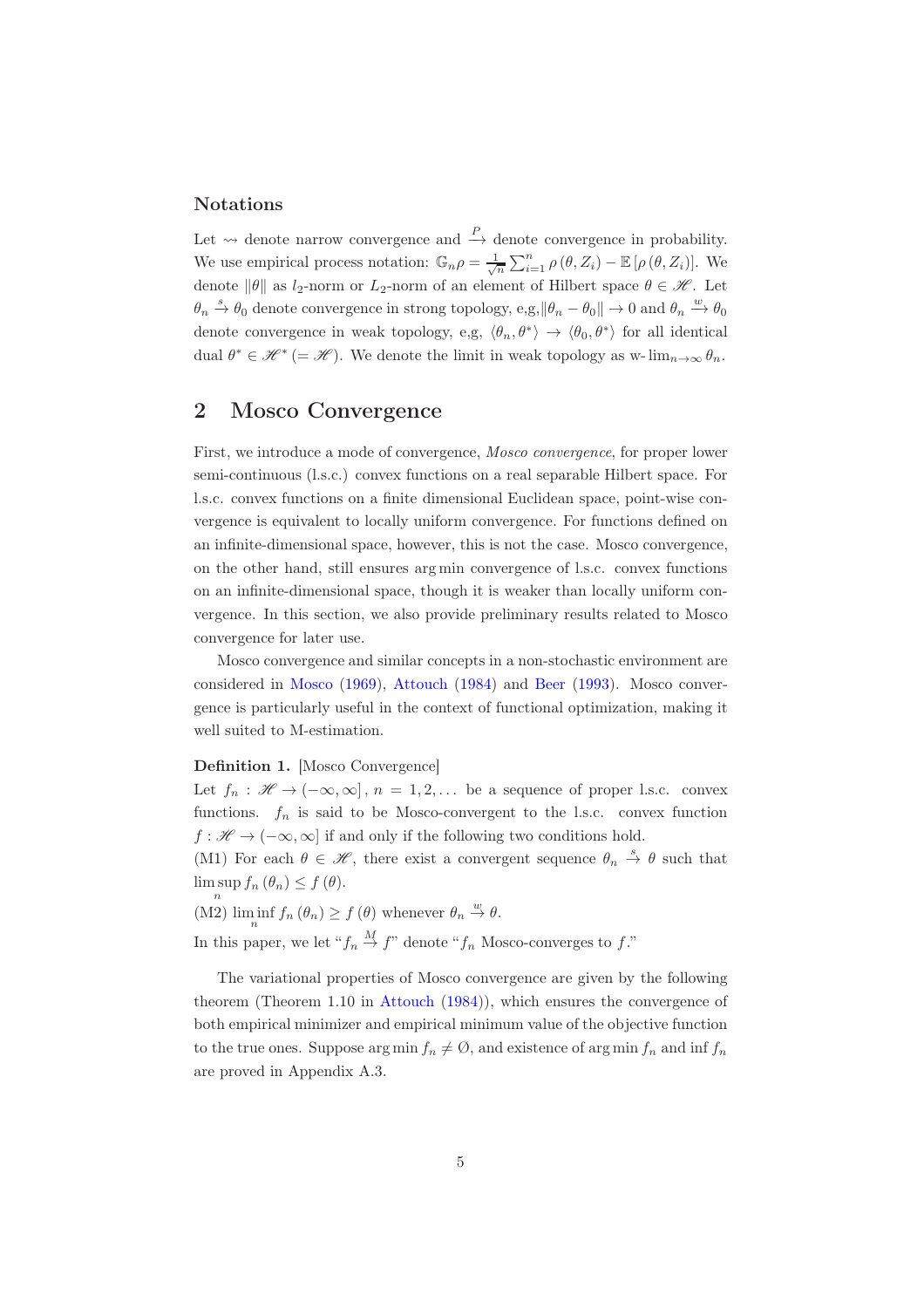<span id="page-5-0"></span>**Theorem 2.** We assume the same definitions for  $f_1, f_2, \cdots$  and  $f$ . If  $f_n \stackrel{M}{\rightarrow} f$ , then

$$
\limsup_{n \to \infty} (\arg \min f_n) \subset \arg \min f,
$$

in the weak topology, e.g.,

$$
\langle \arg\min f_n, h\rangle \to \langle \arg\min f, h\rangle \quad \left(\forall h\in \mathscr{H}^*\right),
$$

where the lim sup is defined as

$$
\limsup_{n \to \infty} F_n \triangleq \left\{ w \cdot \lim_{n \to \infty} y_{n_k} : y_{n_k} \in F_{n_k} \text{ for some } n_k \to \infty \right\}.
$$

If there is a weakly compact set  $K \subset \mathcal{H}$  such that  $\arg \min f_n \subset K$  for all n, then  $\lim_{n\to\infty}$  (inf  $f_n$ ) = inf f.

It is difficult to prove Mosco convergence directly in general settings. Fortunately, several equivalence conditions for Mosco convergence are known in the literature. One of the most convenient conditions for Mosco convergence is point-wise convergence of subdifferentials of functions.

To deal with this mode of convergence, we introduce several basic tools in convex analysis: subdifferential and resolvent. For more details and proofs on these subjects, see [Aubin and Frankowska](#page-24-9) [\(1990\)](#page-24-9). For fixed  $Z \in E$ , we can define a set-valued mapping  $\partial \rho(\theta, Z) : \Theta \times E \to \mathcal{H}$  by

$$
\partial \rho(\theta, Z) = \left\{ \theta \in \mathcal{H} : \ {}^{\forall} \zeta \in \mathcal{H}, \ \rho(\zeta, Z) \ge \rho(\theta, Z) + \langle \zeta - \theta, \ \theta \rangle \right\}.
$$

Such  $\partial \rho(\theta, \cdot)$  is said to be the *subdifferential* of  $\rho$  at  $\theta$ . For each fixed  $\theta$ ,  $\partial \rho(\theta, Z)$ is considered as a possibly set-valued function of Z. We may regard  $\partial \rho(\theta, Z)$  as a generalized derivative of  $\rho$  at  $\theta$ , for each fixed Z. If  $\rho$  is Gâteaux differentiable at  $\theta$  and has a continuous Gâteaux derivative  $\nabla \rho(\theta)$ , then  $\partial \rho(\theta, Z) = \nabla \rho(\theta, Z)$ .

**Example**  $(L_1 \text{ regression}(\text{continued}))$ . The criterion function  $\rho(\theta, Z) = |y - \langle x, \theta \rangle|$ is a proper l.s.c. convex function and has the subdifferential such that

$$
\partial \rho(\theta, Z) = \begin{cases} \text{sgn}(y - \langle x, \theta \rangle) x, & \text{if } y - \langle x, \theta \rangle \neq 0; \\ [-1, 1] x, & \text{if } y - \langle x, \theta \rangle = 0, \end{cases}
$$

where sgn  $(y - \langle x, \theta \rangle) =$  $\sqrt{ }$  $\left\langle \right\rangle$  $\mathcal{L}$ 1, if  $(y - \langle x, \theta \rangle) > 0$  $-1$ , if  $(y - \langle x, \theta \rangle) < 0$ .

Proof. Proof is given in Appendix A.1.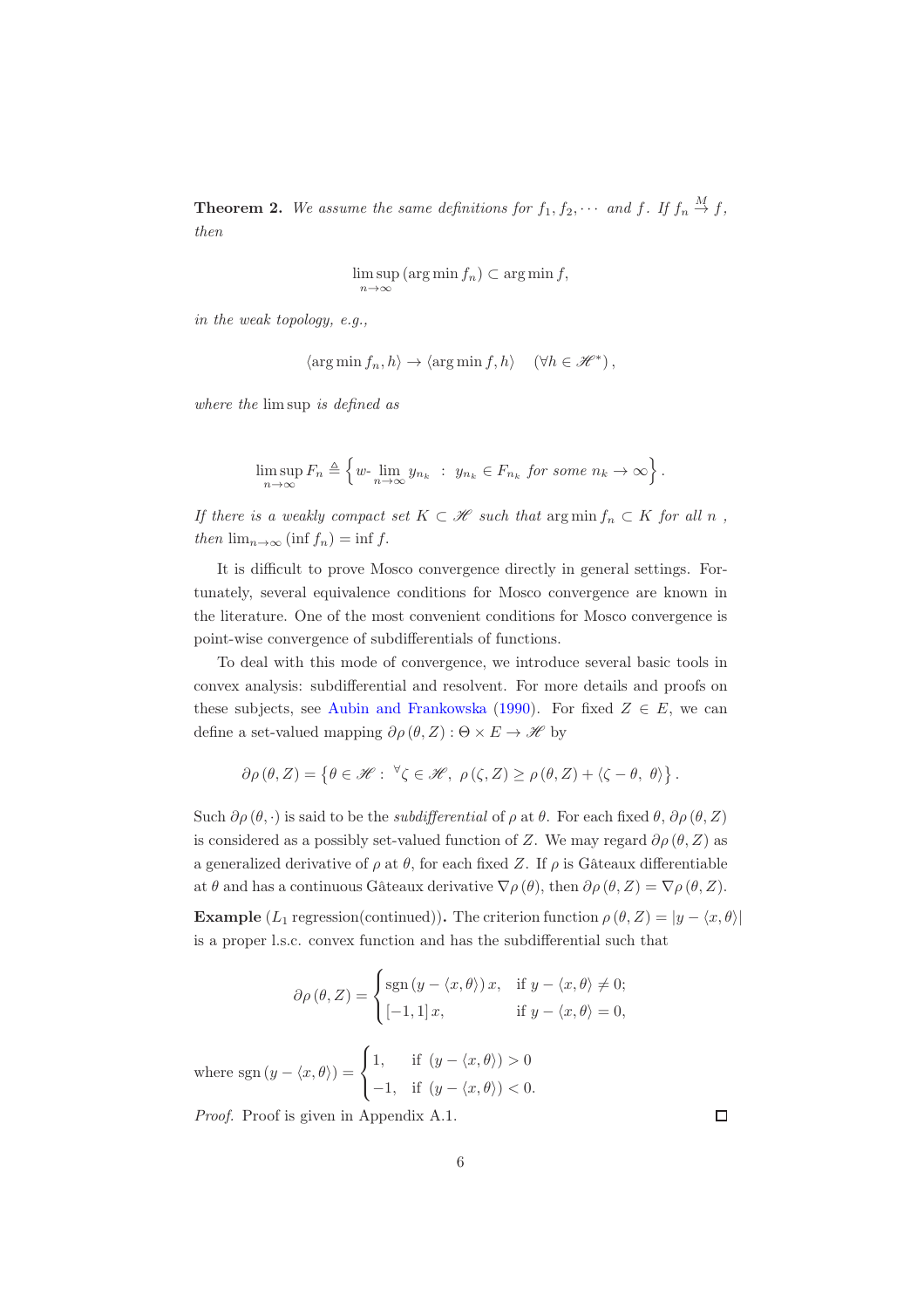<span id="page-6-1"></span>Lemma 3 ("Optimization Theory" Indicator Function). The indicator function  $\Psi_A$  is defined by

$$
\Psi_A(\theta) = \begin{cases} 0 & (\theta \in A) \\ \infty & (\theta \notin A) \end{cases}
$$

where the set A is a convex subset of  $\Theta$ . The normal cone  $N_A(a)$  is defined by

$$
N_A(a) = \{ \theta^{\star} \in \mathcal{H} : \langle \theta - a, \theta^{\star} \rangle \leq 0, \ \forall \theta \in A \}.
$$

Then,  $N_A(a) = \partial \Psi_A(a)$ , where  $N_A(a)$  is such that  $0 \in N_A(a)$ .

Proof. a

$$
\theta^* \in \partial \Psi_A (a) \Leftrightarrow \Psi_A (a) + \langle \theta - a, \theta^* \rangle \leq \Psi_A (\theta) \quad (\forall \theta \in A)
$$
  

$$
\Leftrightarrow \langle \theta - a, \theta^* \rangle \leq \Psi_A (\theta) \quad (\forall \theta \in A)
$$
  

$$
\Leftrightarrow \langle \theta - a, \theta^* \rangle \leq 0 \quad (\forall \theta \in A)
$$
  

$$
\Leftrightarrow \theta^* \in N_A (a)
$$

Then,  $N_A(a) = \partial \Psi_A(a)$ .

Subdifferential operator for proper l.s.c. convex funtions holds distributive law:

$$
\partial (f_1 + f_2) = \partial f_1 + \partial f_2
$$

where  $f_1$  and  $f_2$  are proper l.s.c. convex functions on  $\mathscr H$  (see Theorem 3.16. in [Phelps](#page-25-8) [\(1992\)](#page-25-8)). When  $\mathscr H$  is real separable, subdifferential operator is exchangeable with respect to integral [\(Clarke](#page-24-10) [\(1983](#page-24-10)) page 76.):

$$
\partial f(\theta) = \partial \int_E f(\theta, Z) \mathbb{P}_Z(dZ) = \int_E \partial f(\theta, Z) \mathbb{P}_Z(dZ).
$$

**Example** (L<sub>1</sub> regression (continued).). The limit criterion  $\mathbb{E}[|y - \langle x, \theta \rangle|]$  is convex function and has the subdifferential

$$
\partial \mathbb{E} [ |y - \langle x, \theta \rangle | ] = \mathbb{E} [\partial |y - \langle x, \theta \rangle |],
$$

and

<span id="page-6-0"></span>
$$
\mathbb{E} [\partial |y - \langle x, \theta \rangle] = \mathbb{E} [x \cdot \text{sgn} (y - \langle x, \theta \rangle)]
$$
  
= 
$$
\mathbb{E} [\mathbb{E} [x \{1 - 2\mathbb{I} (y - \langle x, \theta \rangle \le 0)\} |x]]
$$
  
= 
$$
\mathbb{E} [x \{1 - 2P_{\varepsilon} (q - \langle x, \theta \rangle |x)\}].
$$
 (6)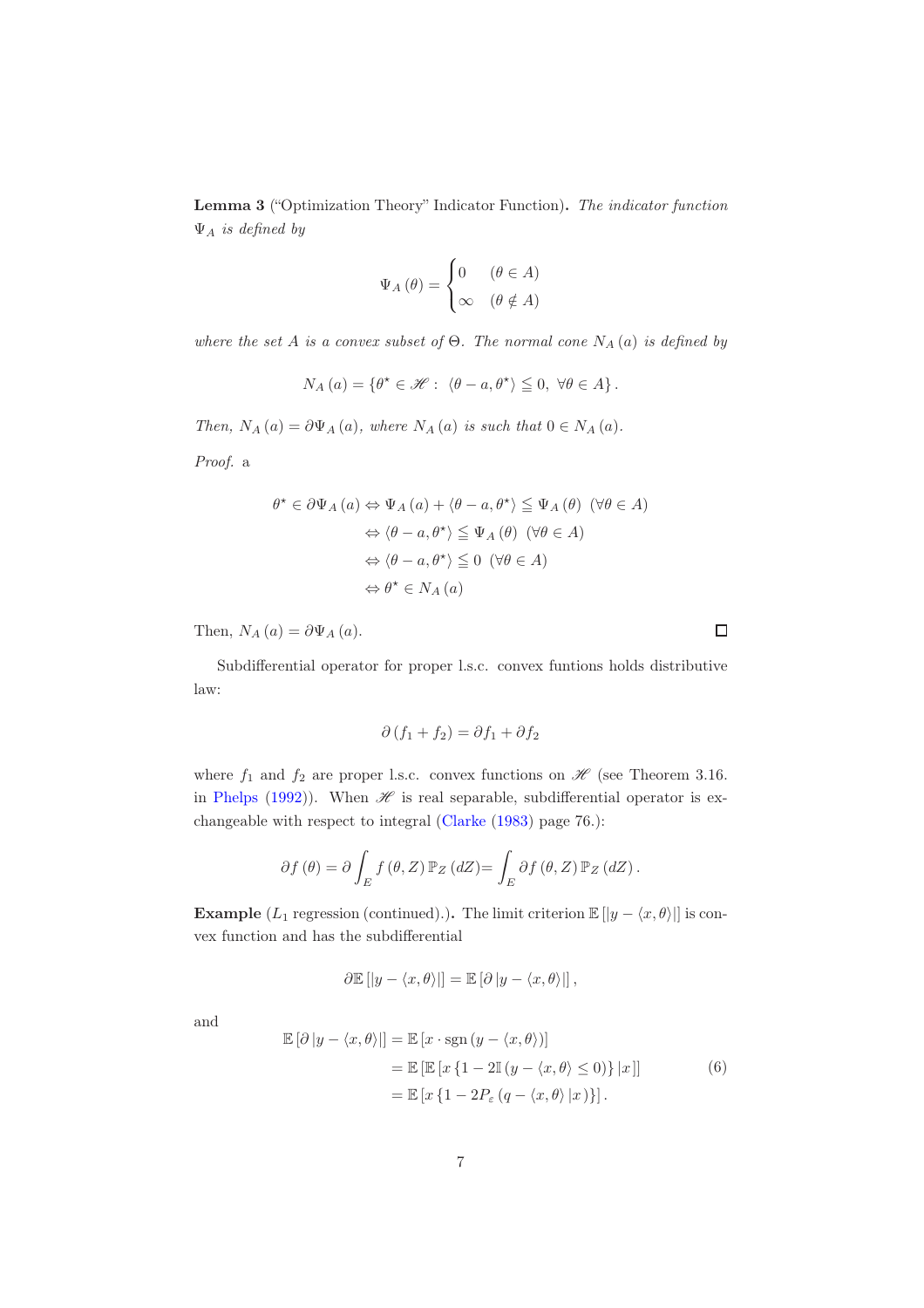where  $P_{\varepsilon}(\cdot | x)$  is the distribution function of  $\varepsilon$  conditional on x.

In this paper, we assume that the subdifferential  $\partial \rho$  is selected and measurable in Z. In general, because  $\partial \rho$  is a set-valued mapping, the selection is not unique. Nonetheless, we can show that not only such measurable selections exists but also the set of all measurable selector  $S_{\partial \rho}$  is identical to  $\partial \rho$ .

<span id="page-7-1"></span>**Proposition 4.** There exists a measurable selector of the subdifferential  $\partial f$ , i.e.,  $S_{\partial f} \neq \emptyset$ . Moreover,  $S_{\partial f} = \partial f$ .

Proof. Proof is given in Appendix A.2.

Consider a map

$$
J_{\lambda}^{\partial f} \theta = \left\{ z \in \mathcal{H} \ : \ z + \lambda \partial f(z) \ni \theta \right\}.
$$

Such a map should be single-valued (on Proposition 3.5.3 in [Aubin and Frankowska](#page-24-9) [\(1990\)](#page-24-9)). Such  $J_{\lambda}^{\partial f}$ ,  $\lambda > 0$  are called *resolvents* of  $\partial f$  and denoted by

$$
\forall \lambda > 0, \quad J_{\lambda}^{\partial f} = (I + \lambda \partial f)^{-1}.
$$

The following theorem states the equivalence between Mosco convergence and strong convergence of resolvents and G-convergence of subdifferential operators. The proofs are given in Theorem 3.26. and Theorem 3.66. of [Attouch](#page-24-4) [\(1984\)](#page-24-4).

<span id="page-7-0"></span>**Theorem 5.** Let  $\mathcal{H}$  be a real separable Hilbert space. Let  $(f_n)_{n \in \mathbb{N}}$ ,  $f_n: \mathcal{H} \to$  $(-\infty,\infty]$ ,  $\forall n \in \mathbb{N}$  be a proper l.s.c. convex function. The following statements are equivalent. (1)  $f_n \xrightarrow{M} f_0$ .  $(2) \,\forall \lambda > 0, \,\forall \theta \in \mathscr{H}, J_{\lambda}^{\partial f_n} \theta \rightarrow J_{\lambda}^{\partial f} \theta \text{ strongly in } \mathscr{H} \text{ as } n \text{ goes to } \infty.$ (3)  $\sqrt{ }$  $\left\langle \right\rangle$  $\mathcal{L}$  $\partial f_n \overset{G}{\rightarrow} \partial f_0,$  $\exists (\theta_0, \eta_0) \in \partial f_0 \exists (\theta_n, \eta_n) \in \partial f_n \text{ such that } \theta_n \stackrel{s}{\rightarrow} \theta_0, \eta_n \stackrel{s}{\rightarrow} \eta_0, f_n(\theta_n) \rightarrow f_0(\theta_0),$ where  $\partial f_n \stackrel{G}{\rightarrow} \partial f_0$  means that, for every  $(\theta_0, \eta_0) \in \partial f_0$ , there exists a sequence  $(\theta_n, \eta_n) \in \partial f_n$  such that  $\theta_n \to \theta_0$  strongly in  $\mathscr{H}$ ,  $\eta_n \to \eta_0$  strongly in  $\mathscr{H}^*$  (=  $\mathscr{H}$ ).

Statement (3) in Theorem [5](#page-7-0) is called G-convergence of monotone operators. This states that point-wise convergence of all measurable selectors of subdifferential operators is equivalent to Mosco convergence of functionals. When the subdifferential is calculable, point-wise convergence of measurable selectors are easy to verify.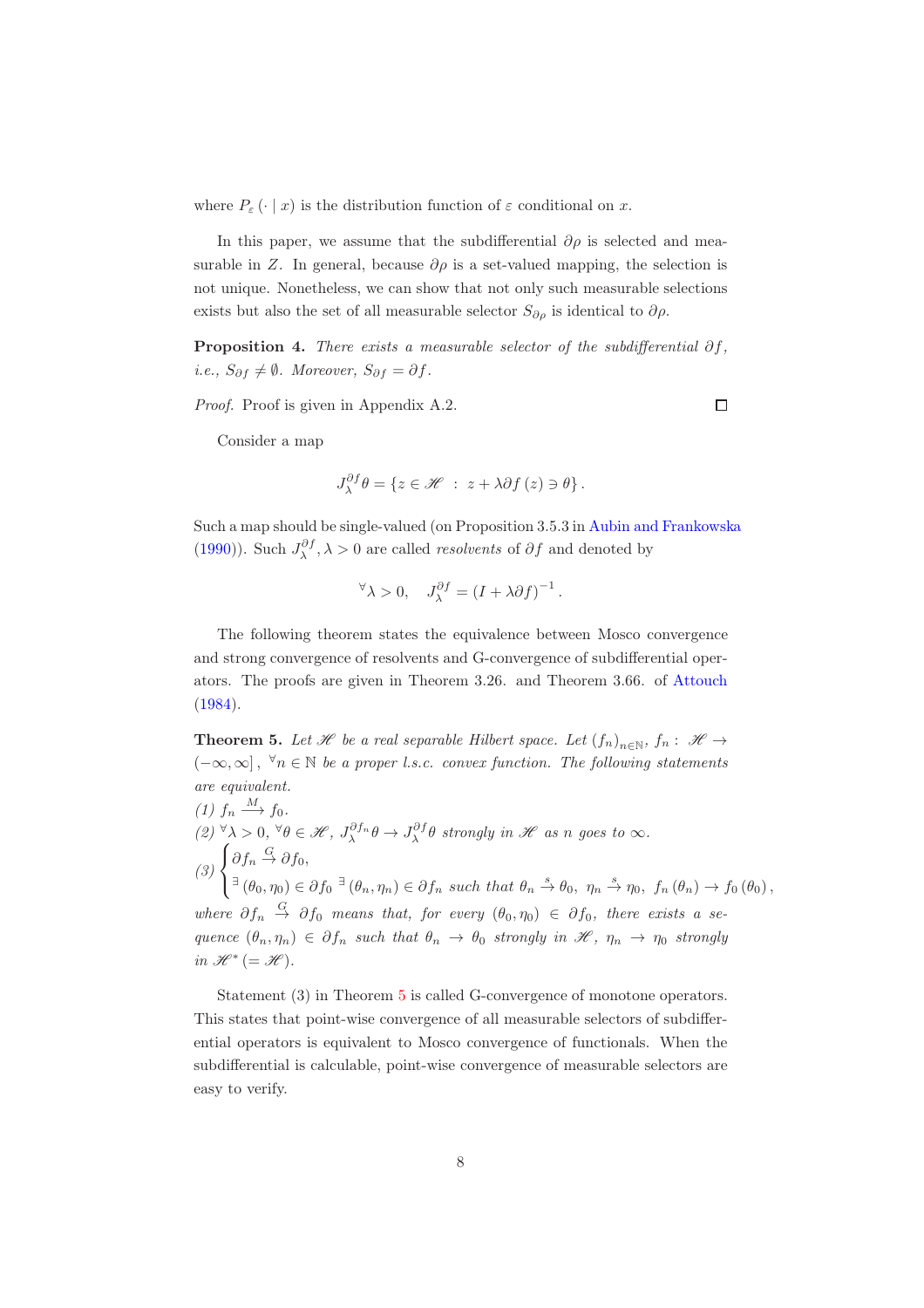**Example**  $(L_1 \text{ regression}(\text{continued}))$ . From the foregoing theorems, it will be seen that the law of large numbers(LLN) of subdifferential  $\partial \rho(\theta)$  implies the Mosco convergence. From Lemma [10](#page-15-0) and the LLN in Banach spaces for each sequence of mesurable selectors of  $\partial \rho(\theta)$ , we have the LLN of subdirrential  $\partial \rho(\theta)$ :

$$
\frac{1}{n} \sum_{i=1}^{n} \partial \rho (\theta, Z_i) \xrightarrow{P} \mathbb{E} [\partial \rho (\theta, Z)]
$$

$$
= \partial \mathbb{E} [\rho (\theta, Z)].
$$

Thus this fact establish the consistency of local functional estimation.

(2) in the above theorem give a metric that induces the Mosco convergence. Based on resolvet, [Attouch](#page-24-4) [\(1984\)](#page-24-4) (p. 365) gives a metric that induces graph convergence on the space of subdifferential operators:

$$
d_G(\partial f, \partial g) \triangleq \sum_{k \in \mathbb{N}} \frac{1}{2^k} \inf \left\{ 1, \left\| J_{\lambda_0}^{\partial f} \theta_k - J_{\lambda_0}^{\partial g} \theta_k \right\| \right\},\
$$

for any subdifferential operators  $\partial f$  and  $\partial g$  where  $\lambda_0$  is taken strictly positive and  $\{\theta_k; k \in \mathbb{N}\}\$ is a dense subset of  $\mathcal{H}$ . This metric  $d_G$  induces the Mosco convergence topology and is complete. Convergence in  $d_G$  are equivalent to the convergence results in  $(1)~(3)$  in Theorem [5.](#page-7-0)

Hoffman-Jørgensen weak convergence theory performs in a metric space. Generally, epi-convergence does not usually work with a metric but a semimetric. Even if functions  $f, g$  are different each other, it is possible f epiconverge to  $g$  (see, Section 3 in [Bucher et al.](#page-24-7)  $(2014)$ ). Fortunately in the case where the functional space is constituted by convex functions, we can obtain a metric space as described above. We shall define a weak convergence in the following way.

#### Definition 6. [Mosco Convergence in Distribution]

A sequence of random elements  $f_n$  in the space of proper l.s.c. convex functions  $\mathscr{H} \to (-\infty, \infty]$  is said to be Mosco converges in distribution to the random element  $f_0$  in the space of proper l.s.c. convex functions if  $f_n \rightarrow f_0$  with metric  $d_G$ . We use the notation  $f_n \stackrel{M}{\leadsto} f_0$ .

# 3 Local Asymptotic Normality

First, we show that the reparametrized objective function admits a certain quadratic expansion. A common starting point in developing an asymptotic distribution theory for an M-estimator is to define a centered stochastic process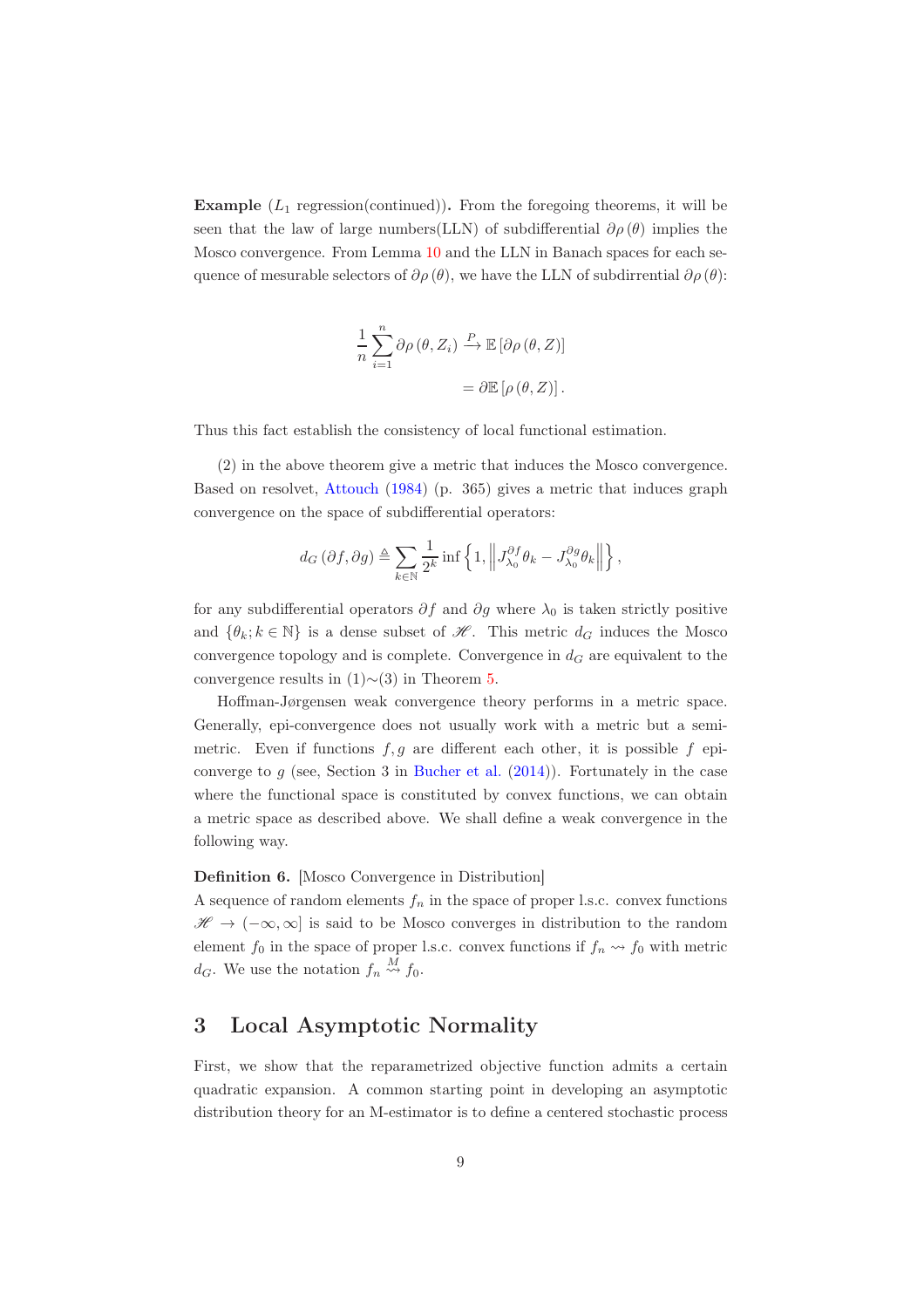based on the objective function. Recall that  $F_n(\theta) = \frac{1}{n} \sum_i \rho(\theta, Z_i)$  is the objective function for the M-estimator [\(1\)](#page-1-0). We may define such a centered stochastic process as

$$
H_n(\theta, t) \triangleq n \left[ F_n\left(\theta + \frac{1}{\sqrt{n}}t\right) - F_n(\theta) \right],\tag{7}
$$

<span id="page-9-1"></span><span id="page-9-0"></span>
$$
Q_0(t) \triangleq \langle t, W \rangle + \frac{1}{2} \langle Vt, t \rangle, \qquad (8)
$$

where W is an  $N(0, A)$  random vector in a Hilbert space and V is a "Hessian" operator.  $H_n(\theta_0, t)$  is interpreted as the log likelihood ratio for hypothesis testing against the local alternative, i.e.,  $\mathcal{H}_0$ :  $\theta = \theta_0$ ;  $\mathcal{H}_1$ :  $\theta = \theta_0 + \frac{1}{\sqrt{n}}t$ . Define the locally asymptotically quadratic (LAQ) as follows.

**Definition 7** (LAQ [LeCum and Yang](#page-25-9)  $(2000)(p. 120)$  $(2000)(p. 120)$ )). The convex objective function  $F_n(\theta)$  is said to be locally asymptotically quadratic at  $\theta$  if there exists a random matrix  $V_{n,\theta}$  and a random vector  $\Delta_{n,\theta}$  such that

$$
H_n(\theta, t) = \langle t, \Delta_{n,\theta} \rangle + \frac{1}{2} \langle V_{n,\theta}t, t \rangle + o_{p_{n,\theta}}(1),
$$

and the matrix  $V_{n,\theta}$  and their limit  $(V_{n,\theta} \leadsto) V_{\theta}$  are almost surely invertible.

Remark. Recall that locally asymptotically mixed normality (LAMN) is equivalent to LAQ with a restriction:  $\Delta_{n,\theta}, V_{n,\theta}$  converge to normal distributions. Locally asymptotically normality (LAN) is equivalent to LAMN with the limiting matrix  $V_{\theta}$  is deterministic.

#### 3.1 Second Order Differentiability

In typical situations, we assume that the function  $F_0$  has a quadratic expansion at  $\theta_0$  and their Hessian is often supposed to be continuously invertible (Theorem 3.3.1. of [van der Vaart and Wellner](#page-25-10) [\(1996\)](#page-25-10)). In an infinite-dimensional case, the assumption that the Hessian operator is continuously invertible is harder to ascertain. However, if the convex function  $F_0$  has a generalized second order differentiability (defined later), its "generalized Hessian" is continuously invertible.

Define the Young-Fenchel conjugate  $f^*$  of convex function  $f$  as

$$
f^{\ast}(\eta) \triangleq \sup_{\theta} (\langle \eta, \theta \rangle - f(\theta)).
$$

The conjugate  $f^*$  has a strong link between a convex function  $f$  in the second order differentiability. Recall the case of a convex function defined on finite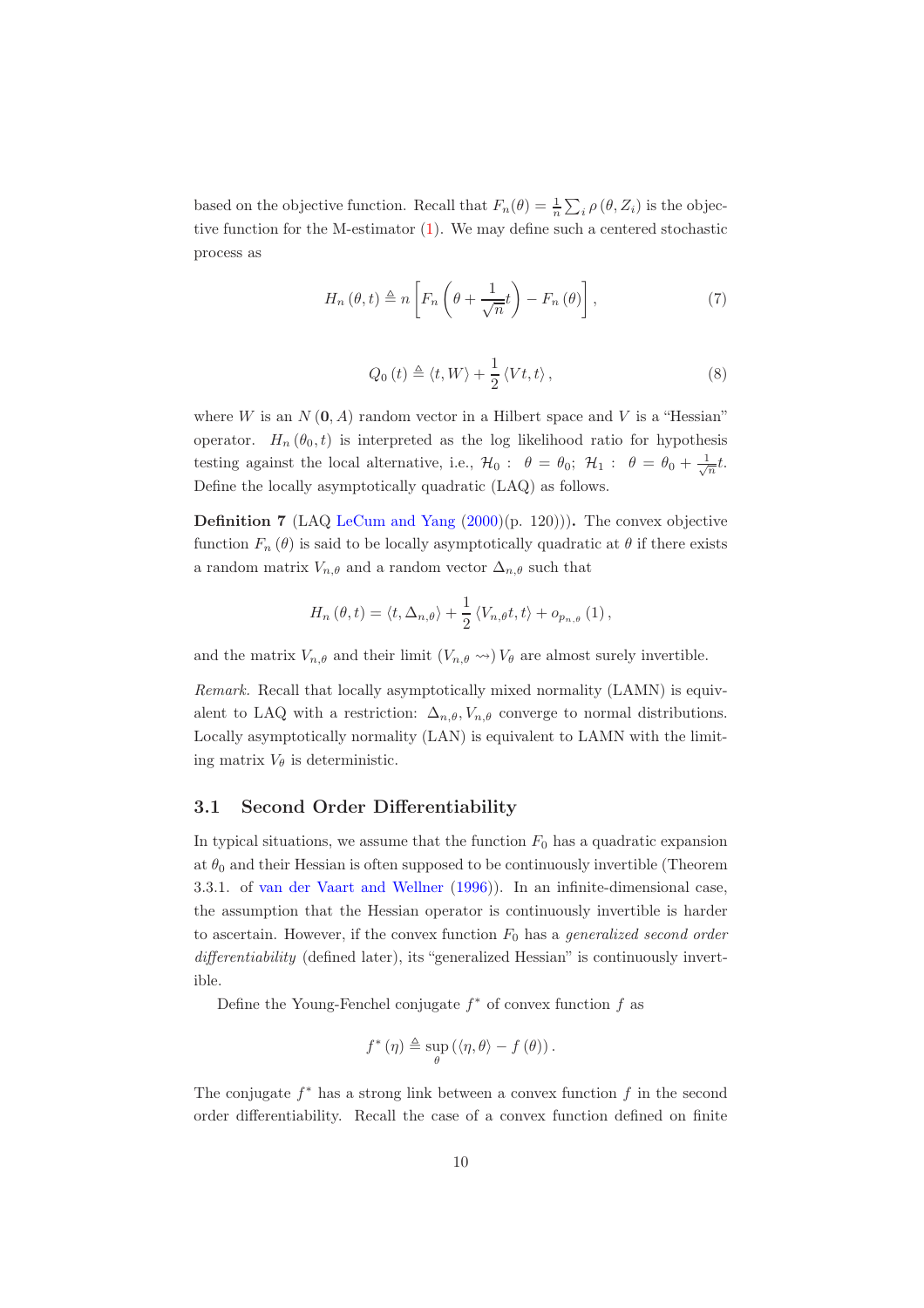dimensional parameters. A convex function  $f$  defined on the Euclid space  $\mathbb{R}^d$  is second order differentiable and the Hessian  $\nabla^2 f(\theta)$  of f at  $\theta$  is nondegererate. Then the conjugate function  $f^*$  is second order differentiable at  $y = \nabla f(\theta)$ , and its Hessian  $\nabla^2 f^*(\eta)$  at y is the inverse of  $\nabla^2 f(\theta)$ , i.e.,

$$
\nabla^2 f(\theta) = (\nabla^2 f^*(\eta))^{-1}.
$$

In order to maintain a duality-type of this relation in an infinite-dimensional space, we shall define the second order differential concepts based on Mosco convergence. Mosco convergence ensures the continuity of this type of conjugation [\(Kato](#page-25-11) [\(1989\)](#page-25-11) and [Borwein and Noll](#page-24-11) [\(1994\)](#page-24-11)).

Define second difference quotient of f at  $\theta \in \mathcal{H}$  relative to  $\eta^* \in \partial f(\theta)$  as

$$
\Delta_{f,\theta,\eta,t}(h) \triangleq \frac{f(\theta+th) - f(\theta) - t\langle \eta^*, h \rangle}{t^2}
$$

and define a purely quadratic continuous convex function as

$$
q(h) \triangleq \frac{1}{2} \left\langle Vh, h \right\rangle,
$$

where  $V$  is a closed symmetric positive linear operator.  $f$  is said to have generalized second order differentiability at  $\theta$  relative to  $\eta^* \in \partial f(\theta)$  if there exists a purely quadratic function  $q$  such that the second order difference quotient  $\Delta_{f,\theta,\eta,t}(\cdot)$  converges to  $q(\cdot)$  in the Mosco sense, i.e.,

$$
\Delta_{f,\theta,\eta,t}\left(h\right)\xrightarrow[t\downarrow0]{M}q\left(h\right).
$$

The closed symmetric positive linear operator  $V$  is called the *generalized Hessian* of f at  $\theta$  relative to  $\eta \in \partial f(\theta)$ .

Mosco convergence is invariant under Young-Fenchel conjugation, so that Mosco convergence of  $\Delta_{f,\theta,\eta,t}(h)$  is equivalent to Mosco convergence of  $(\Delta_{f,\theta,\eta,t}(h))^*$  $\Delta_{f^*,\eta,\theta,t}(h)$ . And generalized Hessian of  $f^*$  at  $\eta$  relative to  $\theta \in \partial f^*(\eta)$  is  $V^{-1}$ .

Next, we derive sufficient conditions under which the objective function of M-estimation has generalized second order differentiability.  $\partial f$  is called weak<sup>\*</sup> Gâteaux differentiable at  $\theta$  if there exists a bounded linear operator  $T : \mathcal{H} \rightarrow$  $\mathscr{H}^*$  such that

$$
\lim_{t \to 0} \frac{1}{t} \left( \eta_t^* - \eta^* \right) = V h,
$$

in the weak<sup>\*</sup> sense for any fixed  $h \in \mathcal{H}$  and all  $\eta_t^* \in \partial f(\theta + th)$ ,  $\eta^* \in \partial f(\theta)$ where  $\partial f(\theta)$  must consist of a single element  $\eta^*$ . We use the notation  $T =$  $\nabla \partial f(\theta)$  for the operator T. For the generalized differentiability, we quote the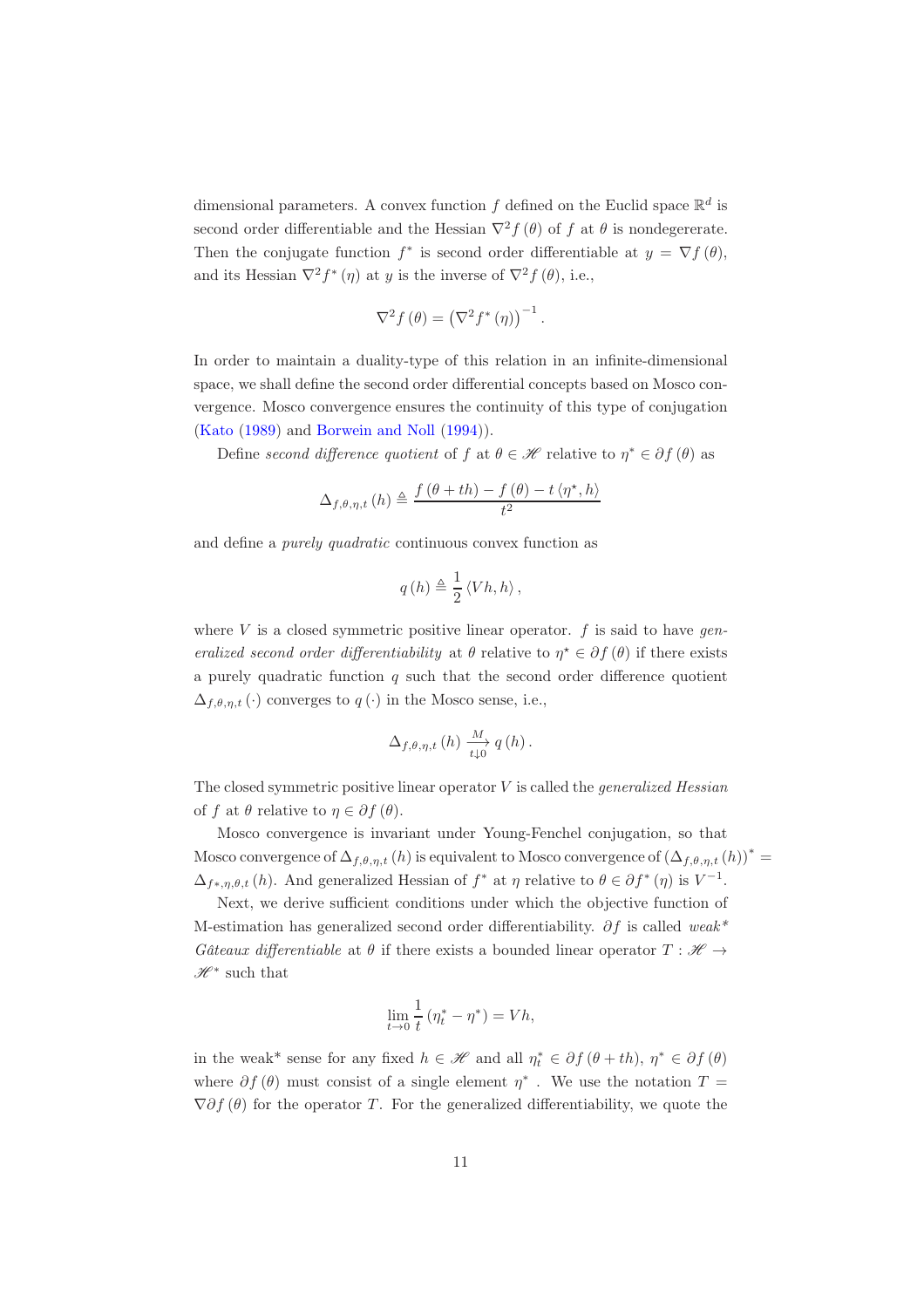following result of [Borwein and Noll](#page-24-11) [\(1994](#page-24-11)).

**Theorem 8.** (a variant of Propotion 6.4. of [Borwein and Noll](#page-24-11)  $(1994)$ ) Let  $(Z, \mathcal{Z}, \mathbb{P}_Z)$  be a probability space and  $\Theta \subseteq \mathcal{H}$  be a separable Hilbert space. Suppose  $\rho : \Theta \times Z \to (-\infty, \infty]$  is measurable on  $(Z, \mathcal{Z}, \mathbb{P}_Z)$  and convex at any  $\theta \in \Theta$  and define a closed convex integral functional f on  $\Theta \subset \mathcal{H}$  as

$$
f(\theta) = \int_{Z} \rho(\theta, z) d\mathbb{P}_{Z}(z).
$$

Then f is generalized second order differentiable at  $\theta$  if and only if  $\partial \rho$  is weak<sup>\*</sup> Gâteaux differentiable and

$$
\mathrm{ess}\sup_{z\in Z}|\nabla\partial\rho\left(\theta,z\right)|<\infty.
$$

**Example**  $(L_1 \text{ regression}(\text{continued}))$ . Let  $Z = (Y, X)$  be a random vector, where Y is real-valued while X is the covariate and  $X \in \mathcal{H}$ . Note that objective function of  $L_1$  regression is

$$
F(\theta) = \mathbb{E}[|Y - \langle x, \theta \rangle|]
$$
  
=  $\mathbb{E}[\mathbb{E}[|Y - \langle x, \theta \rangle| |X|]].$ 

Then,  $L_1$  regression objective function  $F(\theta)$  is generalized second order differentialbe at  $\theta$  if and only if  $\partial \mathbb{E} \left[ |Y - \langle x, \theta \rangle| |X| \right]$  is weak\* Gateaux differentiable and

$$
\text{ess}\sup_{x\in X}|\nabla\partial\mathbb{E}\left[|Y-\langle x,\theta\rangle|\,|X\,\right]|<\infty.
$$

From [\(6\)](#page-6-0), weak\* Gâteaux differentiability of  $\partial \mathbb{E}[|Y - \langle x, \theta \rangle| |X|]$  at  $\theta$  is equivalent to the Gâteaux differentiability of the distribution function  $F_e (q - \langle x, \theta \rangle |x)$ at  $\theta$ . If the distribution function  $F_e (q - \langle x, \theta \rangle |x)$  is Gâteaux differentiable at θ, essential boundedness of ess sup<sub>x∈X</sub> |∇∂E [|Y –  $\langle x, \theta \rangle$ ||X ]| < ∞ will be automatically satisfied.

Therefore, in order to obtain invertiblity of "generalized Hessian", we impose the following assumption on  $\rho$ :

#### Assumption. A

 $\partial \rho(\cdot)$  is weak\* Gâteaux differentiable at  $\theta_0$  and

$$
\text{ess}\sup_{z\in E}|\nabla\partial\rho(\theta_0,z)|<\infty.
$$

This assumption is a "low-level" condition which are sufficient for locally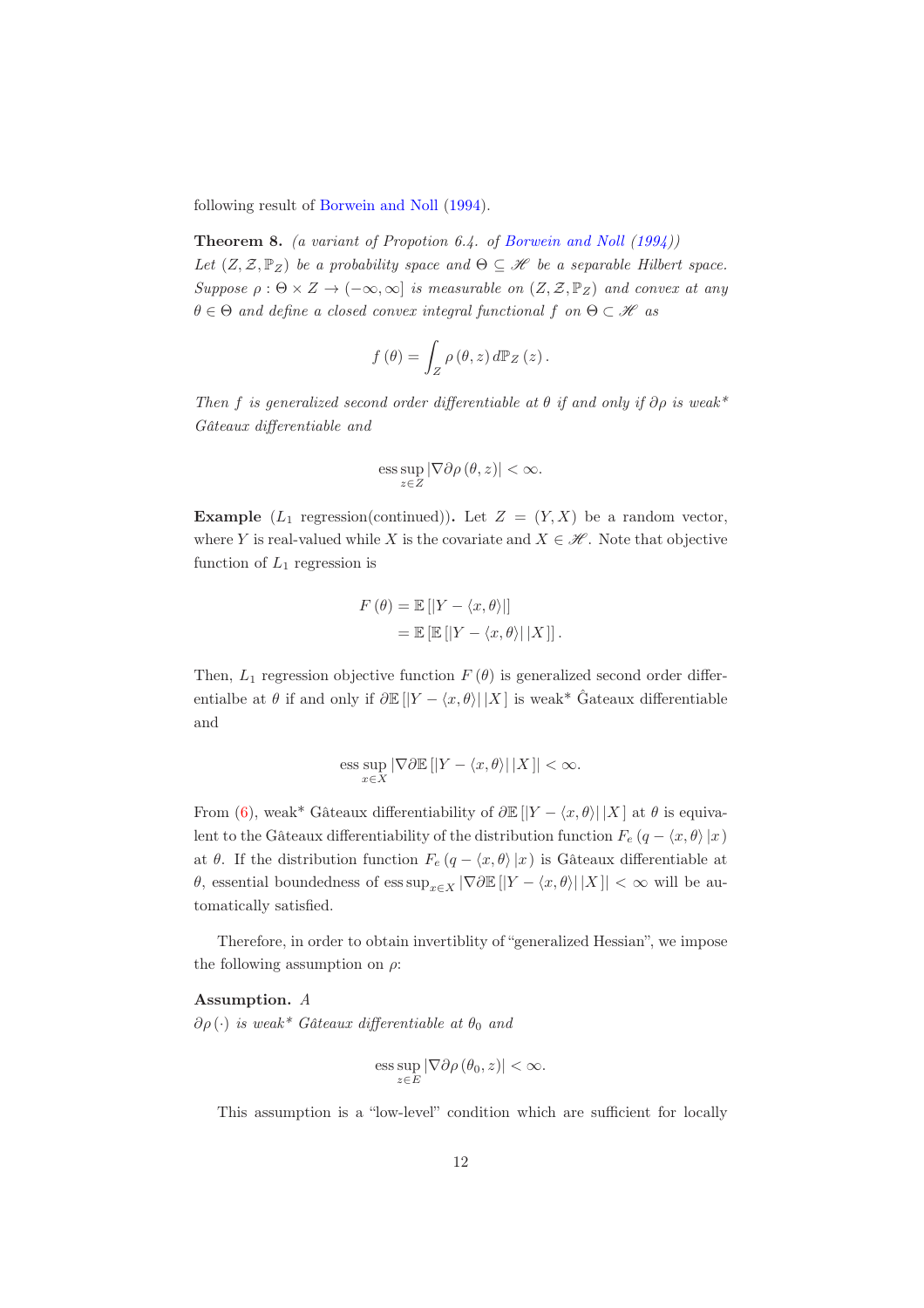asymptotically quadratic at  $\theta_0$  than that of [Geyer](#page-24-5) [\(1994](#page-24-5)). Of course, this result is attributed to the convexity of the objective function.

#### 3.2 LAN

Define auxiliary stochastic process as

$$
G_n(t) \triangleq n \left\langle \frac{1}{\sqrt{n}} t, \partial F_n(\theta_0) \right\rangle + n \left[ F_0 \left( \theta_0 + \frac{1}{\sqrt{n}} t \right) - F_0(\theta_0) \right],
$$
  

$$
G'_n(t) \triangleq n \left\langle \frac{1}{\sqrt{n}} t, \partial F_n(\theta_0) \right\rangle + \frac{1}{2} \left\langle Vt, t \right\rangle.
$$

We also impose the following assumption. Considering Proposition [4](#page-7-1) : the set of all mesurable selectors of a subdifferential coincides with its own subdifferential, we denote any measurable selector of  $\partial \rho(\cdot)$  as itself.

#### Assumption. B

Every mesurable selector in  $\partial \rho(\theta, Z)$  has a bounded variance:  $\forall \theta \in \Theta$ ,  $\mathbb{E}\left[\left\|\partial \rho(\theta, Z)\right\|^2\right]$  <  $\infty$ , and there is a sequence of mesurable selectors satisfying a central limit theorem in the Hilbert space:

$$
\mathbb{G}_n \partial \rho (\theta_0, Z) \rightsquigarrow N(0, A),
$$

for some trace class covariance operator A.

#### <span id="page-12-0"></span>Proposition 9. LAN

- 1.  $H_n(t)$  Mosco-converges to  $G'_n(t)$  in probability.
- 2.  $G'_{n}(t)$  converges in law to  $Q_{0}(t)$ . Then,  $H_{n}(t)$  Mosco-converge in law to  $Q_0(t)$ .

*Proof.* We shall prove the first statement. In order that  $H_n(t)$  converges in Mosco to  $G_n(t)$ , we will apply Theorem [5](#page-7-0) to  $H_n(t)$  and  $G_n(t)$ . All we have to do is to show the graph convergence of the subdifferential  $\partial H_n(t)$  to  $\partial G_n(t)$ in probability. Considering proposition [4,](#page-7-1) we denote any measurable selector of  $\partial \rho(\cdot)$  as itself in the following proof below. Calculate subdifferential of  $H_n, G_n$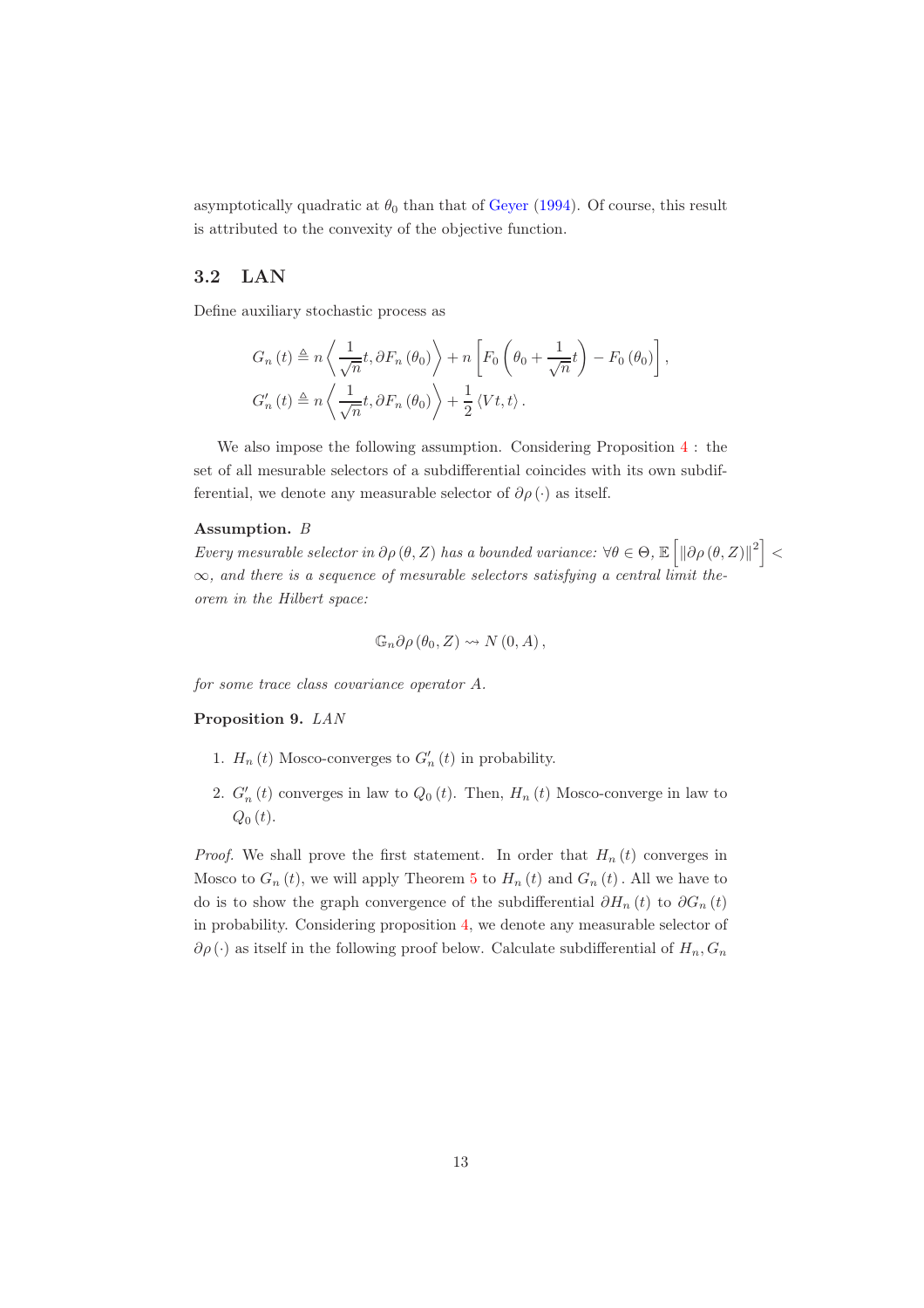with respect to  $t$ , we obtain

$$
\partial H_n(t) = \sqrt{n} \partial F_n \left( \theta_0 + \frac{1}{\sqrt{n}} t \right)
$$
  
=  $\frac{1}{\sqrt{n}} \sum_{i=1}^n \partial \rho \left( \theta_0 + \frac{1}{\sqrt{n}} t \right)$ ,  

$$
\partial G_n(t) = \sqrt{n} \partial F_n(\theta_0) + \sqrt{n} \partial F_0 \left( \theta_0 + \frac{1}{\sqrt{n}} t \right)
$$
  
=  $\frac{1}{\sqrt{n}} \sum_{i=1}^n \partial \rho(\theta_0, Z_i) + \sqrt{n} \mathbb{E} \left[ \partial \rho \left( \theta_0 + \frac{1}{\sqrt{n}} t, Z \right) \right].$ 

Recall  $\partial f_n \stackrel{G}{\to} \partial f_0$  means that for every  $(\theta_0, \eta_0) \in \partial f_0$ , there exists a sequence  $(\theta_n, \eta_n) \in \partial f_n$  such that  $\theta_n \to \theta_0$  strongly in  $\mathscr{H}, \eta_n \to \eta_0$  strongly in  $\mathscr{H}^*$  (=  $\mathscr{H}$ ).  $\partial H_n \stackrel{G}{\rightarrow} \partial G_n$  means that there exists a sequence of measurable selectors of  $\frac{1}{\sqrt{n}} \sum_{i=1}^n \partial \rho \left( \theta_0 + \frac{1}{\sqrt{n}} t, Z_i \right)$  such that

$$
\frac{1}{\sqrt{n}}\sum_{i=1}^{n} \partial \rho \left(\theta_{0} + \frac{1}{\sqrt{n}}t, Z_{i}\right) \to \frac{1}{\sqrt{n}}\sum_{i=1}^{n} \partial \rho \left(\theta_{0}, Z_{i}\right) + \sqrt{n} \mathbb{E}\left[\partial \rho \left(\theta_{0} + \frac{1}{\sqrt{n}}t, Z\right)\right],
$$

strongly in  $\mathscr{H}$ .

The random variable

$$
\partial \rho \left( \theta_0 + \frac{1}{\sqrt{n}} t, Z_i \right) - \partial \rho \left( \theta, Z_i \right),
$$

converges monotonically to non-negative random variable. Because  $F_0(\theta)$  =  $\mathbb{E}[\rho(\theta)]$  is second order differentiable in the generalized sense,

$$
\mathbb{E}\left[\lim_{n\to\infty}\partial\rho\left(\theta_0+\frac{1}{\sqrt{n}}t,Z_i\right)-\partial\rho\left(\theta_0,Z_i\right)\right]=0,
$$

so,

$$
\lim_{n \to \infty} \partial \rho \left( x\theta + \frac{1}{\sqrt{n}}t, Z_i \right) - \partial \rho \left( \theta_0, Z_i \right) = 0 \text{ a.s.}.
$$

Fix t and define a (selected) random variable  $\xi_{ni}$  by

$$
\xi_{ni} = \frac{1}{\sqrt{n}} \partial \rho \left( \theta_0 + \frac{1}{\sqrt{n}} t, Z_i \right) - \frac{1}{\sqrt{n}} \partial \rho \left( \theta_0, Z_i \right).
$$

Note that

$$
\mathbb{E}\left[\frac{1}{\sqrt{n}}\partial\rho\left(\theta_0+\frac{1}{\sqrt{n}}t,Z\right)-\frac{1}{\sqrt{n}}\partial\rho\left(\theta_0,Z\right)\right]=\mathbb{E}\left[\frac{1}{\sqrt{n}}\partial\rho\left(\theta_0+\frac{1}{\sqrt{n}}t,Z\right)\right],
$$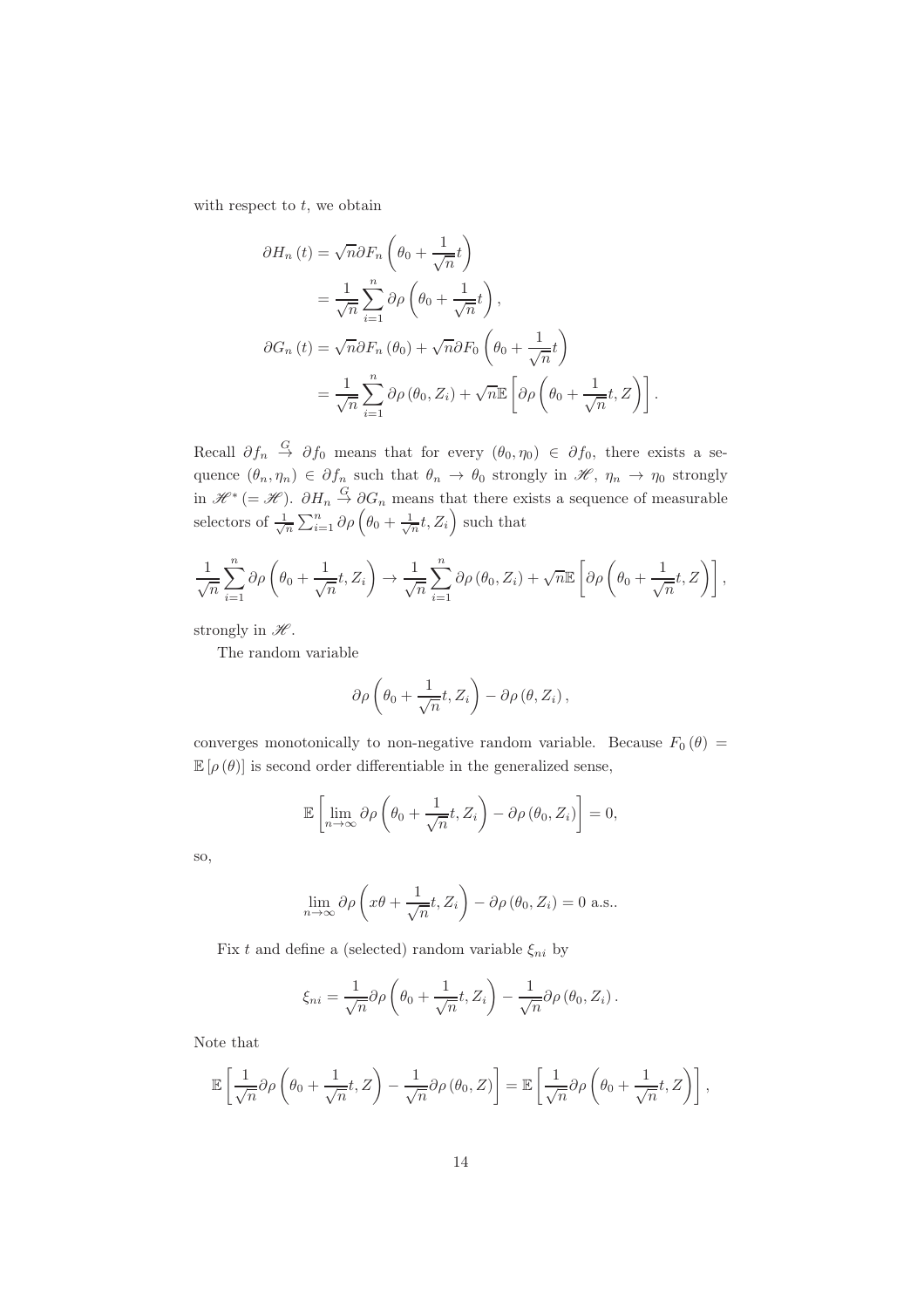where  $\mathbb{E}\left[\frac{1}{\sqrt{n}}\partial\rho\left(\theta_0+\frac{1}{\sqrt{n}}t,Z\right)\right]$  is singleton. Therefore, for any selected  $\xi_{ni}$ ,  $\sum_{n=1}^{\infty}$  $\sum_{i=1}^{n} \xi_{ni} = \partial H_n(t) - \partial G_n(t) + \sqrt{n} \mathbb{E}\left[\partial \rho \left(\theta_0 + \frac{1}{\sqrt{n}}\right)\right]$  $\left[\frac{1}{\sqrt{n}}t,Z\right)\right],$ 

and

$$
\operatorname{Var}\left[\sum_{i=1}^{n} \xi_{ni}\right] = \mathbb{E}\left[\left(\partial H_n\left(t\right) - \partial G_n\left(t\right)\right)^2\right].
$$

Since  $\xi_{n1}, \ldots, \xi_{nn}$  are i.i.d., we have

$$
\operatorname{Var}\left[\sum_{i=1}^n \xi_{ni}\right] \le \sum_{i=1}^n \mathbb{E}\left[\xi_{ni}^2\right],
$$

for any selected  $\xi_{ni}$ . We have the equality

$$
\sum_{i=1}^{n} \mathbb{E} \left[ \xi_{ni}^{2} \right] = n \mathbb{E} \left[ \left\{ \frac{1}{\sqrt{n}} \partial \rho \left( \theta_{0} + \frac{1}{\sqrt{n}} t, Z_{i} \right) - \frac{1}{\sqrt{n}} \partial \rho \left( \theta_{0}, Z_{i} \right) \right\}^{2} \right]
$$

$$
= \mathbb{E} \left[ \left\{ \partial \rho \left( \theta_{0} + \frac{1}{\sqrt{n}} t, Z_{i} \right) - \partial \rho \left( \theta_{0}, Z_{i} \right) \right\}^{2} \right].
$$

By weak\* differentiability of  $\mathbb{E}[\partial \rho]$  at  $\theta_0$ , the limit of any measurable selector of  $\partial \rho \left( \theta_0 + \frac{1}{\sqrt{n}}t, Z_i \right) - \partial \rho (\theta_0, Z_i)$  has expectation zero. From the Assumption B : for every measurable selector  $\mathbb{E}\left[\left\{\partial \rho(\theta, Z_i)\right\}^2\right] < \infty$  for each  $\theta$  in the neighborhood of  $\theta_0$  and from Lebesgue dominated convergence theorem, we have

$$
\mathbb{E}\left[\left\{\partial \rho \left(\theta_0 + \frac{1}{\sqrt{n}}t, Z_i\right) - \partial \rho \left(\theta_0, Z_i\right)\right\}^2\right] \to 0, \qquad (n \to \infty).
$$

Thus, Var  $\left[\sum_{n=1}^n\right]$  $i=1$  $\left\vert \xi_{ni}\right\vert \leq\sum^{n}% \left\vert \xi_{n}\right\vert ^{2}$  $i=1$  $\mathbb{E} \left[ \xi_{ni}^2 \right] \to 0$ . By Chebyshev inequality, we have

$$
\partial H_n(t) - \partial G_n(t) \stackrel{P}{\to} 0,
$$

for fixed t. Then,  $H_n(t)$  converges in Mosco to  $G_n(t)$  in probability.

From Assumption A,  $F_0$  is second order differentiable in generalized sense:

$$
\frac{\left\{F_0\left(\theta_0 + \frac{1}{\sqrt{n}}t\right) - F_0\left(\theta_0\right) - \frac{1}{\sqrt{n}}\left\langle\partial F_0\left(\theta_0\right), t\right\rangle\right\}}{\left(\frac{1}{\sqrt{n}}\right)^2} \xrightarrow{M} \frac{1}{2} \left\langle Vt, t\right\rangle.
$$

Therefore, combining aforementioned result, we obtain the result that  $H_n(t)$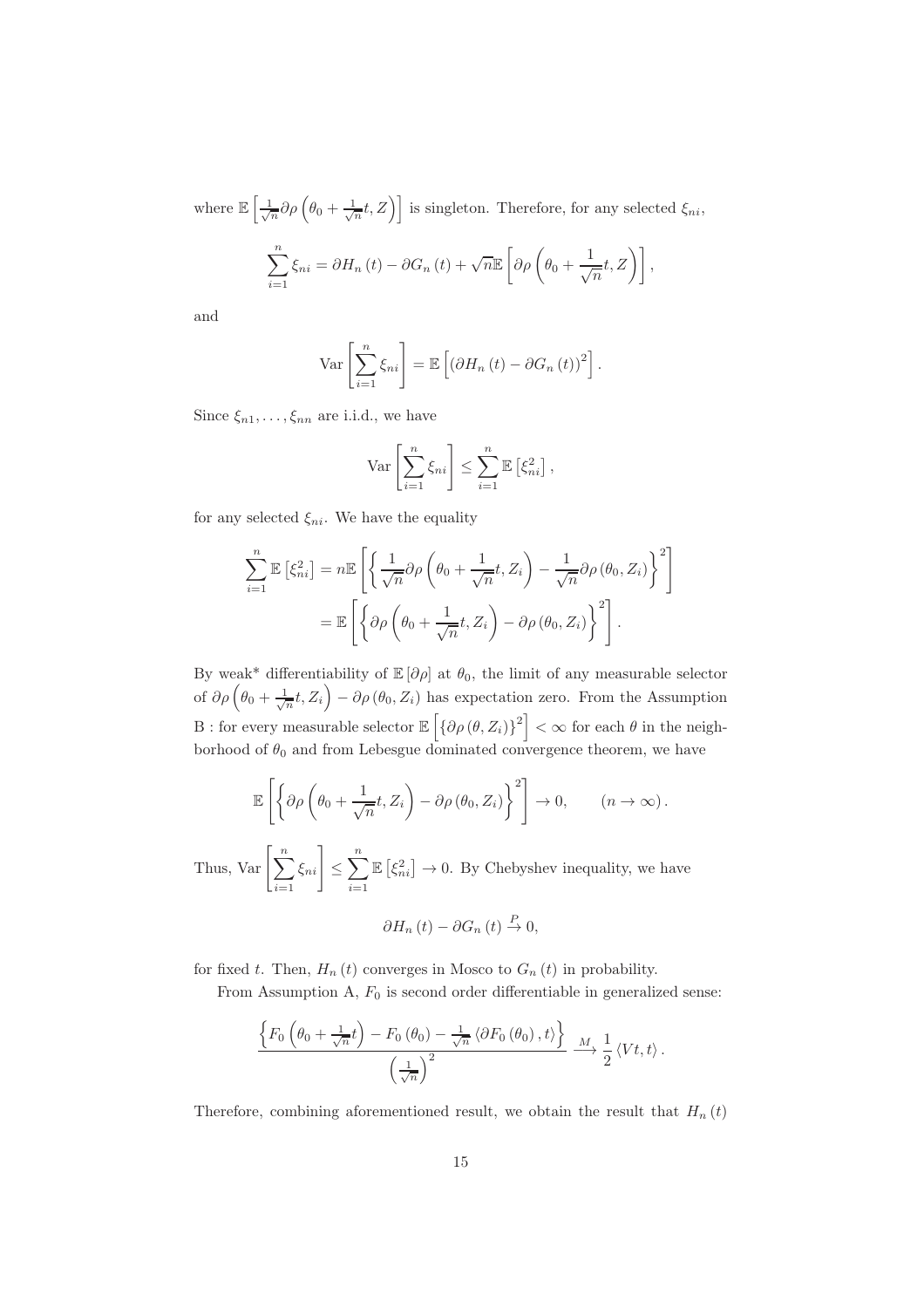Mosco-converges to  $G'_{n}(t)$  in probability.

The second statement of Proposition [9](#page-12-0) is derived from Assumption B and a.s. representation theorem (Theorem 1.10.4. of [van der Vaart and Wellner](#page-25-10) [\(1996\)](#page-25-10)). We get

$$
\xi_n\left(=\frac{1}{\sqrt{n}}\sum_{i=1}^n\partial\rho\left(\theta_0,X_i\right)\right)\leadsto\xi,
$$

and an almost sure representation  $\tilde{\xi}_n \to \tilde{\xi}$  a.s., where  $\tilde{\xi}_n$  has the same law as  $\xi_n$ and  $\tilde{\xi}$  the same law as  $\xi$ . This provide the Mosco convergence in distribution of  $\Box$  $G'_n$  to  $Q_0$ .

The aforementioned proposition achieves mosco convergence of  $H_n$  to its limit  $Q_0$ . Note that  $t = \sqrt{n} (\theta - \theta_0)$  minimizes  $H_n(t)$ .

Next, we will also show convergence of the minimizer of  $H_n$  to that of  $Q_0$ , provided that the minimizer is almost surely unique. This follows from the following lemma.

<span id="page-15-0"></span>**Lemma 10.** The minimizer of the function  $Q_0(t) = \langle t, W \rangle + \frac{1}{2} \langle Vt, t \rangle$  is single valued.

*Proof.* Let  $t_0 = \arg \min_t Q_0(t)$ . Suppose there exists  $t_1 \neq t_0$  such that

$$
\langle t_1, W \rangle + \frac{1}{2} \langle Vt_1, t_1 \rangle = \langle t_0, W \rangle + \frac{1}{2} \langle Vt_0, t_0 \rangle = \alpha.
$$

Then,

$$
\left\langle \frac{t_1+t_0}{2}, W \right\rangle + \frac{1}{2} \left\langle V \frac{t_1+t_0}{2}, \frac{t_1+t_0}{2} \right\rangle
$$
  

$$
< \frac{1}{2} \left\langle t_1, W \right\rangle + \frac{1}{2} \left\langle t_0, W \right\rangle + \frac{1}{2} \left( \frac{1}{2} \left\langle V t_1, t_1 \right\rangle + \frac{1}{2} \left\langle V t_0, t_0 \right\rangle \right)
$$
  

$$
= \frac{1}{2} \alpha + \frac{1}{2} \alpha = \alpha.
$$

This means  $Q_0\left(\frac{t_1+t_0}{2}\right) < \alpha$ , which is contradiction.

We apply the previous results to consider the asymptotic distribution of  $\sqrt{n} \left\langle \hat{\theta} - \theta_0, \theta^* \right\rangle$  in the weak topology.

#### Corollary 11. Asymptotic Normality

Let  $W$  be an  $N(0, A)$  distribution. Under Assumption  $A$  and  $B$ , we obtain the asymptotic distribution of  $\sqrt{n} \langle \hat{\theta}_n - \theta_0, \theta^* \rangle$  as following;

$$
\sqrt{n}\left\langle \hat{\theta}_n - \theta_0, \theta^* \right\rangle \rightsquigarrow \left\langle V^{-1}W, \theta^* \right\rangle \qquad \forall \theta^* \in \Theta
$$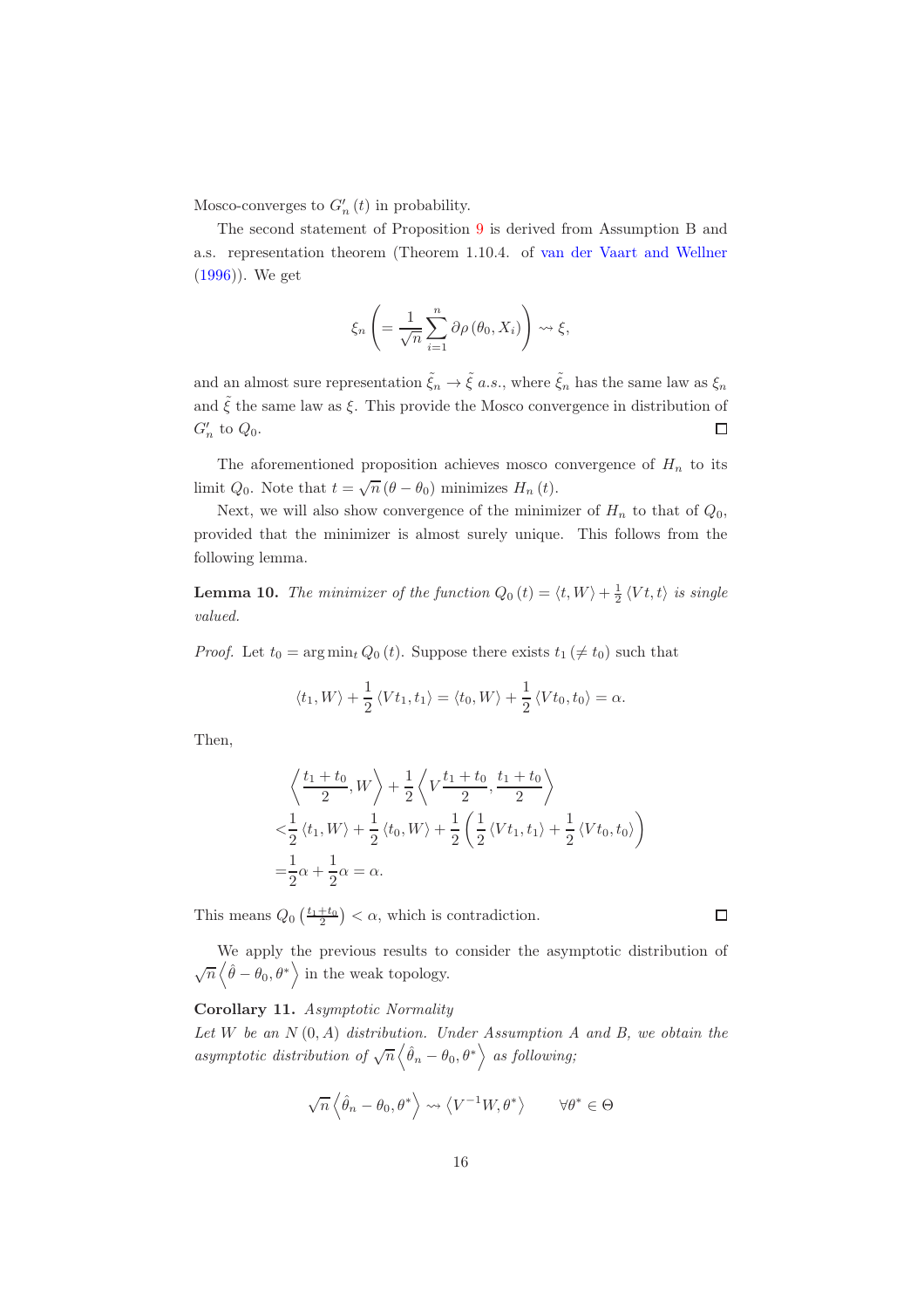where  $V^{-1}$  is generalized Hessian of Young-Fenchel conjugate of  $F_0(\theta)$ .

*Proof.* From Proposition [9,](#page-12-0)  $H_n(\theta_0, \hat{t})$  converges weakly to  $Q_0(t)$  in Mosco topology. A[pplying a.s. representation theorem\(Theorem1.10.4](#page-25-10) in van der Vaart and Wellner [\(1996\)](#page-25-10)) we get an almost sure representation  $H_n \xrightarrow{M} Q_0 a.s..$  By Theorem [5](#page-7-0) we have

$$
\lim_{n \to \infty} (\arg \min H_n) \to \arg \min Q_N \ a.s.
$$

in the weak topology. This provide

$$
\sqrt{n}\left\langle \hat{\theta}_n - \theta_0, \theta^* \right\rangle \rightsquigarrow \left\langle V^{-1}W, \theta^* \right\rangle \qquad \forall \theta^* \in \Theta.
$$

**Example** (L<sub>1</sub> regression (continued).). Suppose the distribution function  $F_e (q - \langle x, \theta \rangle |x)$ is Gâteaux differentiable at  $\theta$  and denote their differential as operator V. Under Assumption A and B, for any  $x_0 \in \mathcal{H}$ ,

 $\Box$ 

$$
\sqrt{n}\left\langle x_0, \hat{\theta}_n - \theta_0 \right\rangle \rightsquigarrow N\left(0, V^{-1}A\right).
$$

For the implement, we need a consistent estimators of the generalized Hessian. From the fact of the properties of the generalized differential, the natural candidates are

$$
\lim_{h_n \to 0} \frac{1}{k_n} \left( \hat{\eta}_{k_n}^{\star} - \hat{\eta}^{\star} \right)
$$

in the weak\* sense for any fixed  $h \in \mathcal{H}$  and all  $\hat{\eta}_{k_n}^{\star} \in \partial f\left(\hat{\theta} + k_n h\right), \hat{\eta}^{\star} \in \partial f\left(\hat{\theta}\right)$ .

## 3.3 Likelihood Ratio Test Statistic

Using the previous LAN result, we derives the asymptotic distribution of the likelihood ratio statistic. Let  $A_n = \sqrt{n} (\Theta - \theta_0)$  and  $A_{n,0} = \sqrt{n} (\Theta_0 - \theta_0)$ . The likelihood ratio statistic is written by the form

$$
\Lambda_n = \inf_{t \in A_n} H_n(\theta_0, t) - \inf_{t \in A_{n,0}} H(\theta_0, t).
$$

By the previous LAN result, for large  $n$ , the likelihood ratio process is similar to the same as in the normal experiment. And by the Mosco convergence argument in theorem [5,](#page-7-0) if the parameter space is weakly compact, the empirical optimal value of convex function achieve the true optimal.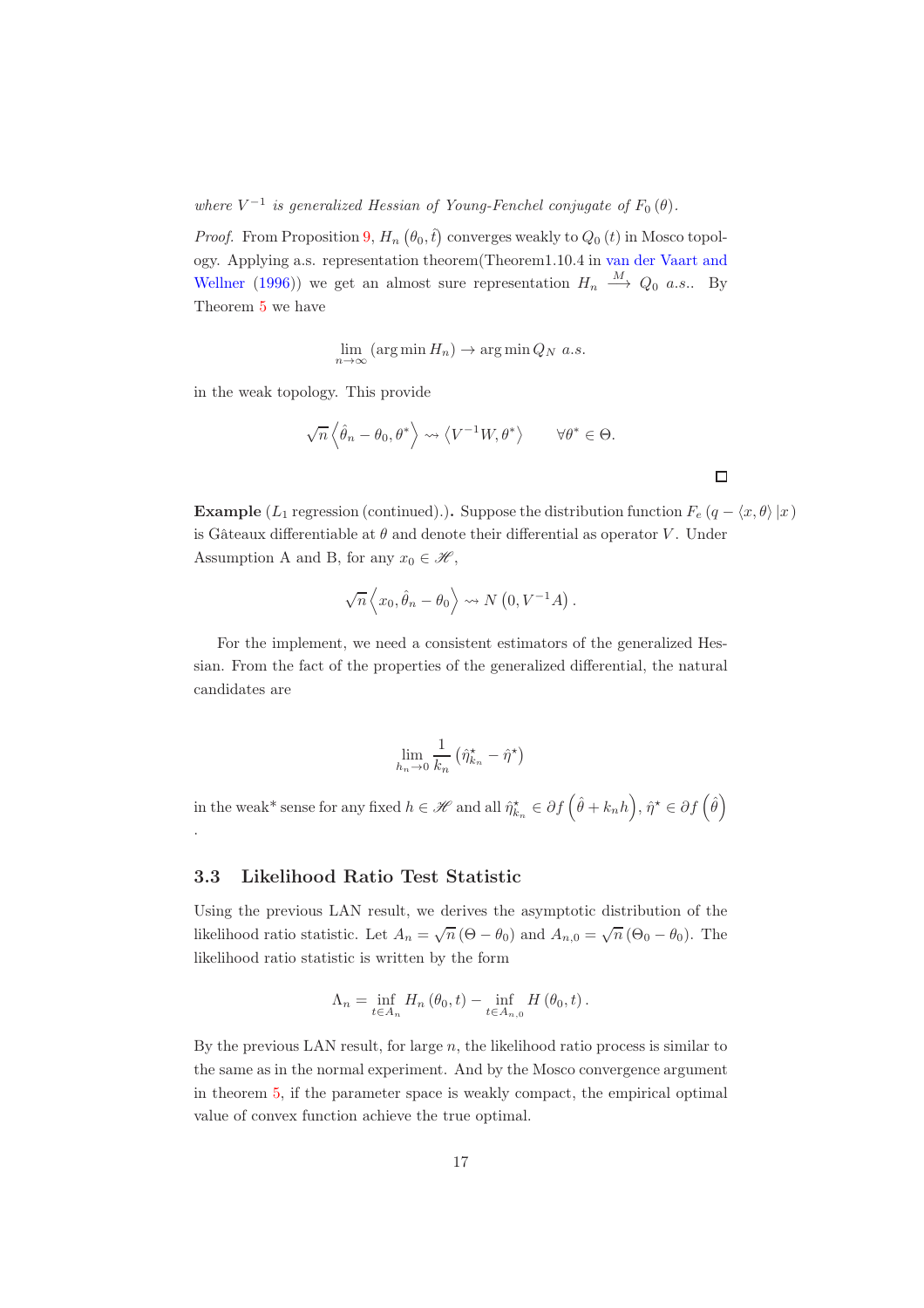#### Assumption. C

The parameter set  $\Theta$  is weakly compact. In a Hilbert space setting  $\Theta \subset \mathcal{H}$ , weakly compactness is equal to boundedness: for all  $\theta \in \Theta$ , there exists constant C such that  $\|\theta\| \leq C$ .

<span id="page-17-0"></span>**Lemma 12.** Let W be an  $N(0, A)$  distribution and repeat  $(7)$ ;

$$
H_n(\theta, t) = n \left[ F_n \left( \theta + \frac{1}{\sqrt{n}} t \right) - F_n(\theta) \right].
$$

Let  $\hat{t} = \sqrt{n} \left( \hat{\theta}_n - \theta_0 \right)$  denote this minimizer. Under Assumption A-C, the asymptotic distribution of the optimal value function

$$
H_n\left(\theta_0,\hat{t}\right) = n\left[F_n\left(\hat{\theta}_n\right) - F_n\left(\theta_0\right)\right]
$$

is the distribution of  $Q_N(\hat{t})$ .

*Proof.* From Proposition [9,](#page-12-0)  $H_n(\theta_0, \hat{t})$  converges weakly to  $Q_N(t)$  in Mosco topology. A[pplying a.s. representation theorem\(Theorem1.10.4 in](#page-25-10) van der Vaart and Wellner [\(1996](#page-25-10))) we get an almost sure representation  $H_n \stackrel{Mosco}{\longrightarrow} Q_N$  a.s.. By Theorem [2](#page-5-0) and Assumption C, we have

$$
\lim_{n \to \infty} (\inf H_n) = \inf Q_N.
$$

This provide the optimal value of function  $H_n$  converges weakly to  $Q_N$ .  $\Box$ 

Define an objective function with convex constraint  $G(\theta)$  from  $\mathscr{H}$  to  $(-\infty,\infty]$ by

$$
G_n(\theta) = F_n(\theta) + \Psi_A(\theta)
$$

where  $\Psi_A$  is defined by

$$
\Psi_A(\theta) = \begin{cases} 0 & (\theta \in A) \\ \infty & (\theta \notin A) \end{cases}
$$

and A is convex. Because  $F_n$  and  $\Psi_A$  are convex function,  $G_n(\theta)$  are also convex function with respect to  $\theta$  for all n. Redefine [\(7\)](#page-9-0), [\(8\)](#page-9-1) as

$$
H_n^{A_{n,0}}(\theta, t) \triangleq n \left[ F_n \left( \theta + \frac{1}{\sqrt{n}} t \right) - F_n(\theta) \right] + \Psi_{A_{n,0}}(t)
$$
  

$$
Q_0^A(t) \triangleq \langle t, Z \rangle + \frac{1}{2} \langle Vt, t \rangle + \Psi_{T_{A_0}(\theta_0)}(t)
$$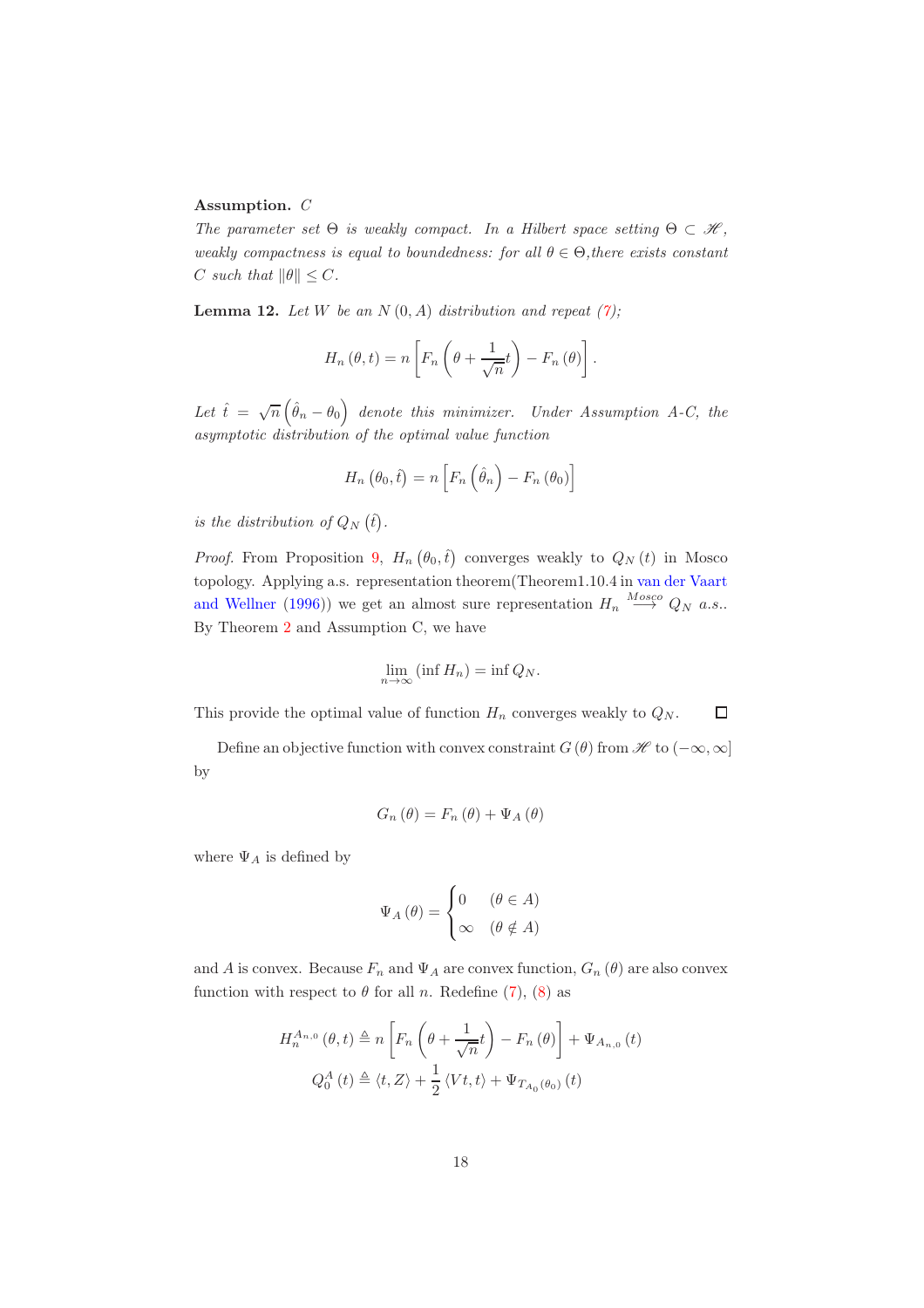where  $T_A(\theta)$  is tangent cone:

$$
T_{A_0}(\theta) = \limsup_{\tau \downarrow 0} \frac{\Theta_0 - \theta_0}{\tau}.
$$

From the result of lemma [\(3\)](#page-6-1) and lemma [\(12\)](#page-17-0), we obtain the asymptotic distribution of the optimal value function

$$
H_n^A(\theta_0,\hat{t})\rightsquigarrow Q_N(\hat{t})\,.
$$

The above result yeilds the asymptotic distribution of the likelihood ratio statistics  $\Lambda_n$ . The proof strategy is based on [van der Vaart](#page-25-12) [\(1998](#page-25-12)), Chapter 16, Theorem 16.7.

**Proposition 13.** Assume the parameter spaces  $\Theta$  and  $\Theta_0$  is convex. And assume Assumption A-C. If the sets  $A_n$  and  $A_{n,0}$  converge to sets A and  $A_0$ , then the sequence of likelihood ratio statistics  $\Lambda_n$  converges under  $\theta_0 + \frac{t}{\sqrt{n}}$  in distribution to

$$
\left\| V^{-\frac{1}{2}}W + V^{\frac{1}{2}}t \left( \in A_{n,0} \right) \right\|^2 - \left\| V^{-\frac{1}{2}}W + V^{\frac{1}{2}}t \left( \in A_n \right) \right\|^2
$$

where  $W$  is an  $N(\mathbf{0}, A)$  random vector.

Proof. By Lemma [12](#page-17-0) and simple algebra

$$
\Lambda_n = \inf_{t \in A_n} H_n(\theta_0, t) - \inf_{t \in A_{n,0}} H(\theta_0, t)
$$
  
\n
$$
= 2 \inf_{t \in A_n} \left( n \left\langle \frac{1}{\sqrt{n}} t, \partial F_n(\theta_0) \right\rangle + \frac{1}{2} \langle Vt, t \rangle \right)
$$
  
\n
$$
- 2 \inf_{t \in A_{n,0}} \left( n \left\langle \frac{1}{\sqrt{n}} t, \partial F_n(\theta_0) \right\rangle + \frac{1}{2} \langle Vt, t \rangle \right) + o_P(1)
$$
  
\n
$$
= \left\| V^{-\frac{1}{2}} \mathbb{G}_n \partial \rho(\theta_0) + V^{\frac{1}{2}} \hat{t} \left( \in A_{n,0} \right) \right\|^2 - \left\| V^{-\frac{1}{2}} \mathbb{G}_n \partial \rho(\theta_0) + V^{\frac{1}{2}} \hat{t} \left( \in A_n \right) \right\|^2 + o_P(1)
$$

the proposition follows by the continuous mapping theorem.

 $\Box$ 

**Example**  $(L_1 \text{ regression}(\text{continued}))$ . Consider a likelihood ratio statistics for testing the value of  $\langle \theta_0, x_0 \rangle$  at any  $x_0 \in E$ . For some prespecified point  $(x_0, c)$ , we consider the following hypothesis:

$$
H_0: \langle \theta_0, x_0 \rangle \le 0 \quad \text{vs.} \quad H_1: \langle \theta_0, x_0 \rangle > 0.
$$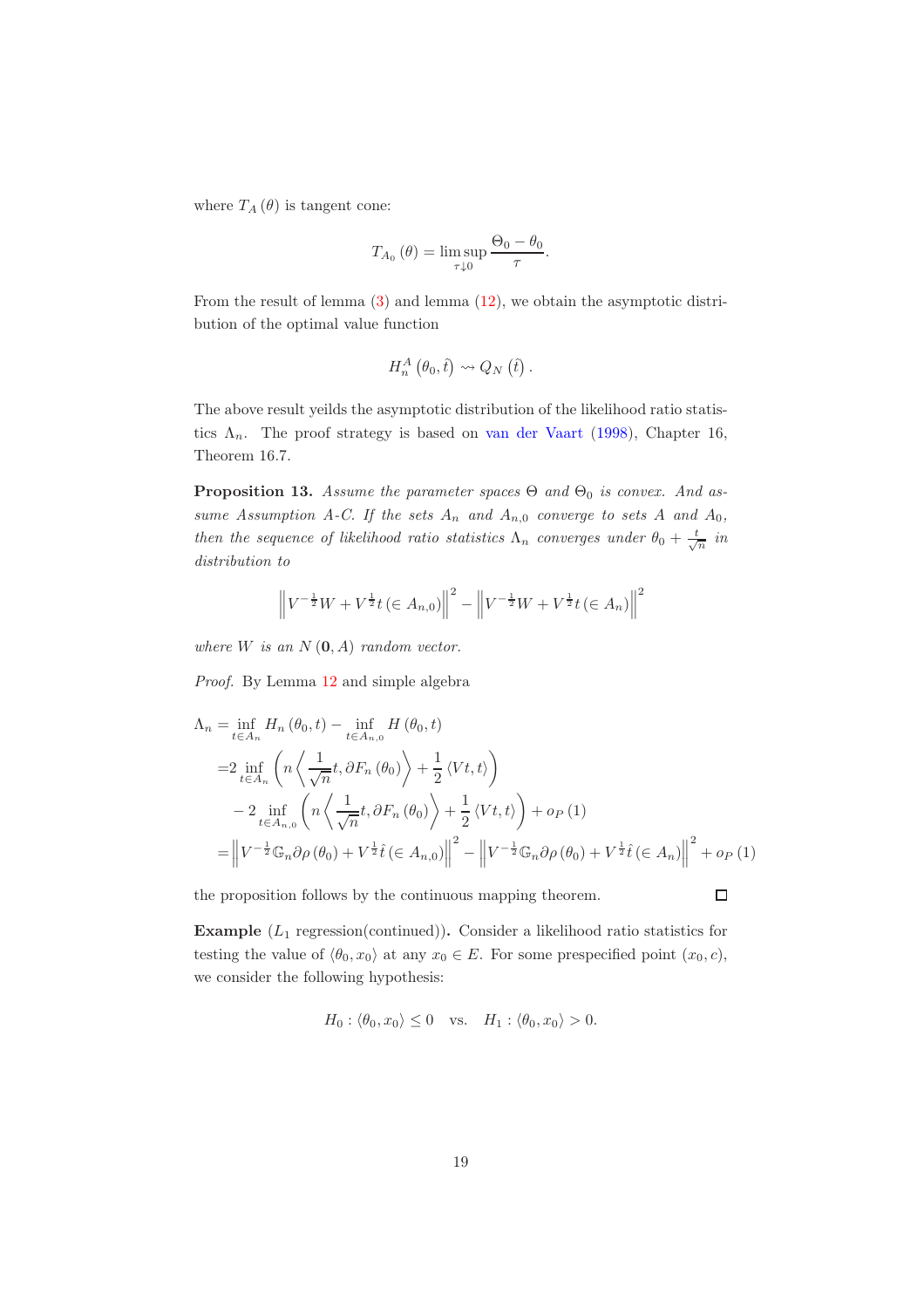The objective function under the null constrained is defined as

$$
F_n(\theta^{H_0}) = \frac{1}{n} \sum_{i=1}^n |y_i - \langle x_i, \theta^{H_0} \rangle| + \frac{\lambda}{2} ||\theta^{H_0}||
$$

where  $\theta^{H_0} \in H_0 = \{ \theta \in \Theta : \langle \theta_0, x_0 \rangle \leq 0 \}.$  Note that the set  $H_0$  is convex. We define the generalized likelihood ratio test statistic as

$$
\Lambda_n = F_n \left( \hat{\theta}^{H_0} \right) - F_n \left( \hat{\theta}_n \right),
$$

where  $\hat{\theta}^{H_0}$  is the M-estimator under convex constraint:

$$
\hat{\theta}^{H_0} = \arg\min_{\theta^{H_0} \in H_0} F_n \left( \theta^{H_0} \right).
$$

If the null the interior of the hypothesis  $H_0$  contains the true parameter  $\theta_0$ , the sequence of  $\Lambda_n$  converges to zero in distribution. This means that an error of the first kind converges to zero under that the null hypothesis is true. If the true parameter  $\theta_0$  belongs to the boundary:  $\langle \theta_0, x_0 \rangle = 0$ , the sets  $\sqrt{n} (\Theta_0 - \theta_0)$ converge to the  $H_0 = \{ \theta : \langle \theta, x_0 \rangle \leq 0 \}.$  The sequence of  $\Lambda_n$  converges in distribution to the distribution of the square distance of a standard normal vector to the half-space  $V^{\frac{1}{2}}H_0 = \left\{\theta : \left\langle \theta, V^{-\frac{1}{2}}x_0 \right\rangle \leq 0 \right\}$ , that is the distribution of  $(W \vee 0)^2$ .

# A Appendix

# A.1 Proof of Subdifferential Calculus of  $\rho = |y - \langle x, \theta \rangle|$

Here we show the subdifferential calculus of  $\rho = |y - \langle x, \theta \rangle|$ . We use the following lemma.

**Lemma 14.** The subdifferential of  $\|\theta\| = \langle \theta, \theta \rangle$  is  $\partial \|\theta\| = \{\theta\}, \ \theta \in \mathcal{H}$ .

Proof. For  $\theta \in \mathcal{H}$ ,

$$
\langle \eta, \theta \rangle - \langle \theta, \theta \rangle = \langle \eta - \theta, \theta \rangle \, , \quad \eta \in \mathscr{H},
$$

then  $\partial \|\theta\| = {\theta}.$ 

**Proposition** (Subdifferential Calculus of  $\rho = |y - \langle x, \theta \rangle|$ ). The criterion function  $\rho(\theta, Z) = |y - \langle x, \theta \rangle|$  is a proper l.s.c. convex function and has the subdif-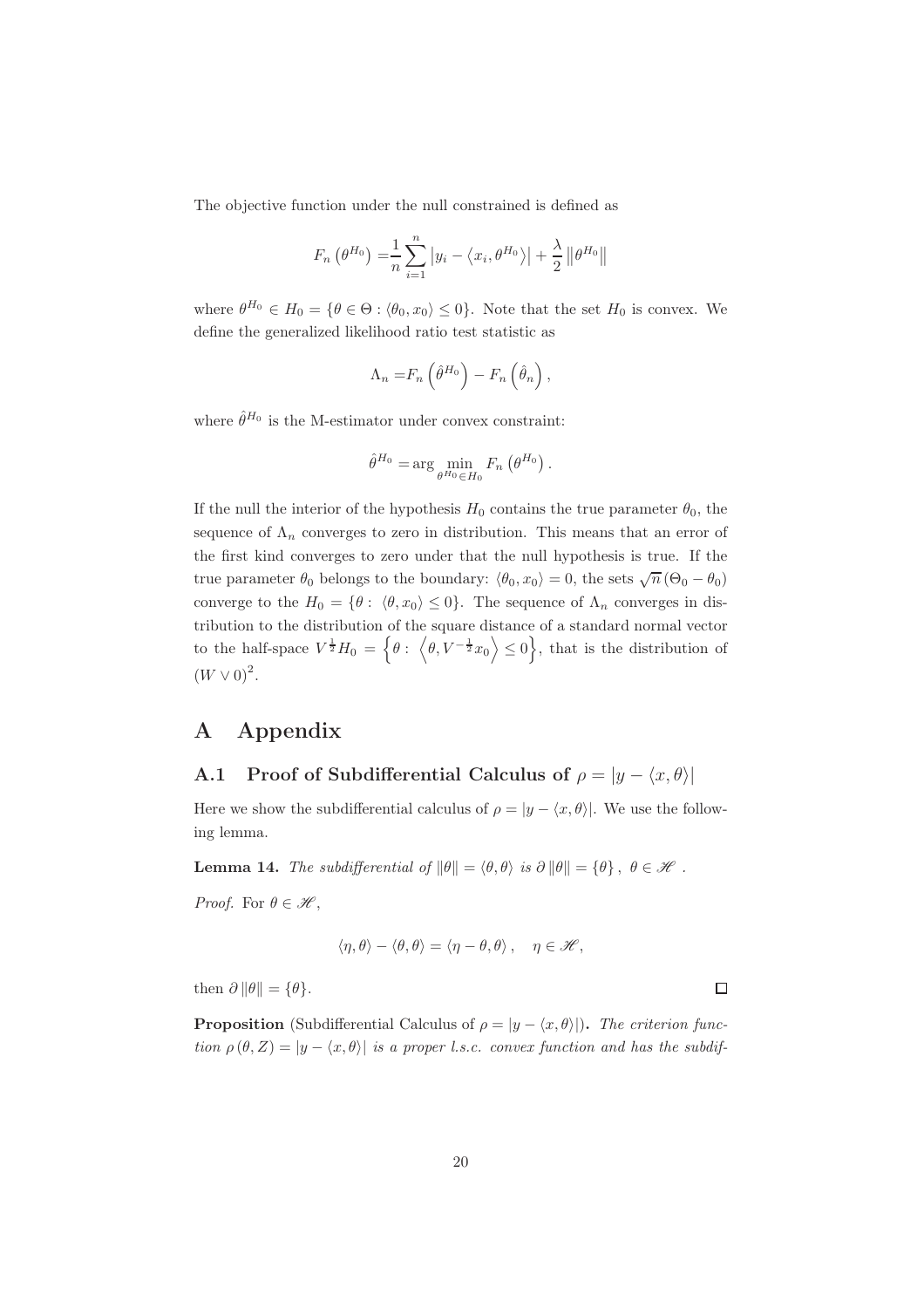ferential such that

$$
\partial \rho (\theta, Z) = \begin{cases} sgn (y - \langle x, \theta \rangle) x, & \text{if } y - \langle x, \theta \rangle \neq 0; \\ [-1, 1] x, & \text{if } y - \langle x, \theta \rangle = 0. \end{cases}
$$

*Proof.* Let  $t \in [-1, 1], \theta = tx$ . For all  $\zeta \in \mathcal{H}$ ,

$$
\langle tx, \zeta - \theta \rangle = t \langle x, \zeta \rangle - ty \le t \left| \langle x, \zeta \rangle - y \right| \le |t| \left| \langle x, \zeta \rangle - y \right| \le \left| \langle x, \zeta \rangle - y \right|.
$$

Then,  $\theta = tx \in \partial \rho (y - \langle x, \theta \rangle = 0)$  and  $[-1, 1] x \subset \partial \rho (y - \langle x, \theta \rangle = 0)$ .

Next, we shall show the inverse inclusion:  $\partial \rho (y - \langle x, \theta \rangle = 0) \subset [-1, 1] x$ . Let  $\theta \in \partial \rho (y - \langle x, \theta \rangle = 0)$  and assume  $\theta \neq x$ . From  $\theta \in \partial \rho (y - \langle x, \theta \rangle = 0)$ , we have

<span id="page-20-0"></span>
$$
|y - \langle x, \zeta \rangle| \ge \langle \zeta - \theta, \, \theta \rangle \,, \qquad \forall \zeta \in \mathcal{H}.
$$
 (9)

From now on, set  $H = \{ \eta \in \mathcal{H} : \langle x, \eta \rangle = y \}$  and  $G = \{ \eta \in \mathcal{H} : \langle \eta, \theta \rangle = \langle \theta, \theta \rangle \},\$ we shall show that  $H = G$ . When  $\dim(\mathcal{X}) = 1$ ,  $H = G = \{\frac{y}{x^*}\}\.$  Assume dim  $\{\mathscr{H}\}\geq 2$ . First  $\eta\in H\Rightarrow \eta\in G$ , pick  $\eta\in H: \langle x, \eta\rangle = y$  we have  $\eta = \theta$ , so  $\langle \eta, \theta \rangle = \langle \theta, \theta \rangle$ . Then,  $H \subset G$ . We shall show the inverse inclusion  $G \subset H$ . Assume  $\eta \in G$  and  $\eta \notin H$ . Because  $\theta \neq x$ , there exists  $u \in \mathscr{H}$  such that  $\langle \theta, u \rangle \neq y$ . Put  $p = \langle x, \eta \rangle u - \langle x, u \rangle \eta + \theta$ , because u and  $\eta$  are linear independent,  $p \neq \theta$ . On the other hand

$$
\langle x, p \rangle = \langle x, \langle x, \eta \rangle u - \langle x, u \rangle \eta + \theta \rangle
$$
  
=  $\langle x, \eta \rangle \langle x, u \rangle - \langle x, u \rangle \langle x, \eta \rangle + y$   
= y.

This is contradiction, therefore  $G \subset H$ . Finally, we have  $G = H$ . Now, set

$$
x' \triangleq \zeta - \frac{y - \langle x, \zeta \rangle}{y - \langle x, v \rangle} (v - \theta), \qquad \forall \zeta \in \mathcal{H},
$$

Then, we have

$$
\langle x, x' \rangle = \langle x, \zeta \rangle - \frac{y - \langle x, \zeta \rangle}{y - \langle x, v \rangle} \langle x, v - \theta \rangle
$$

$$
= \langle x, \zeta \rangle - \frac{y - \langle x, \zeta \rangle}{y - \langle x, v \rangle} (\langle x, v \rangle - y)
$$

$$
= \langle x, \zeta \rangle + y - \langle x, \zeta \rangle
$$

$$
= y.
$$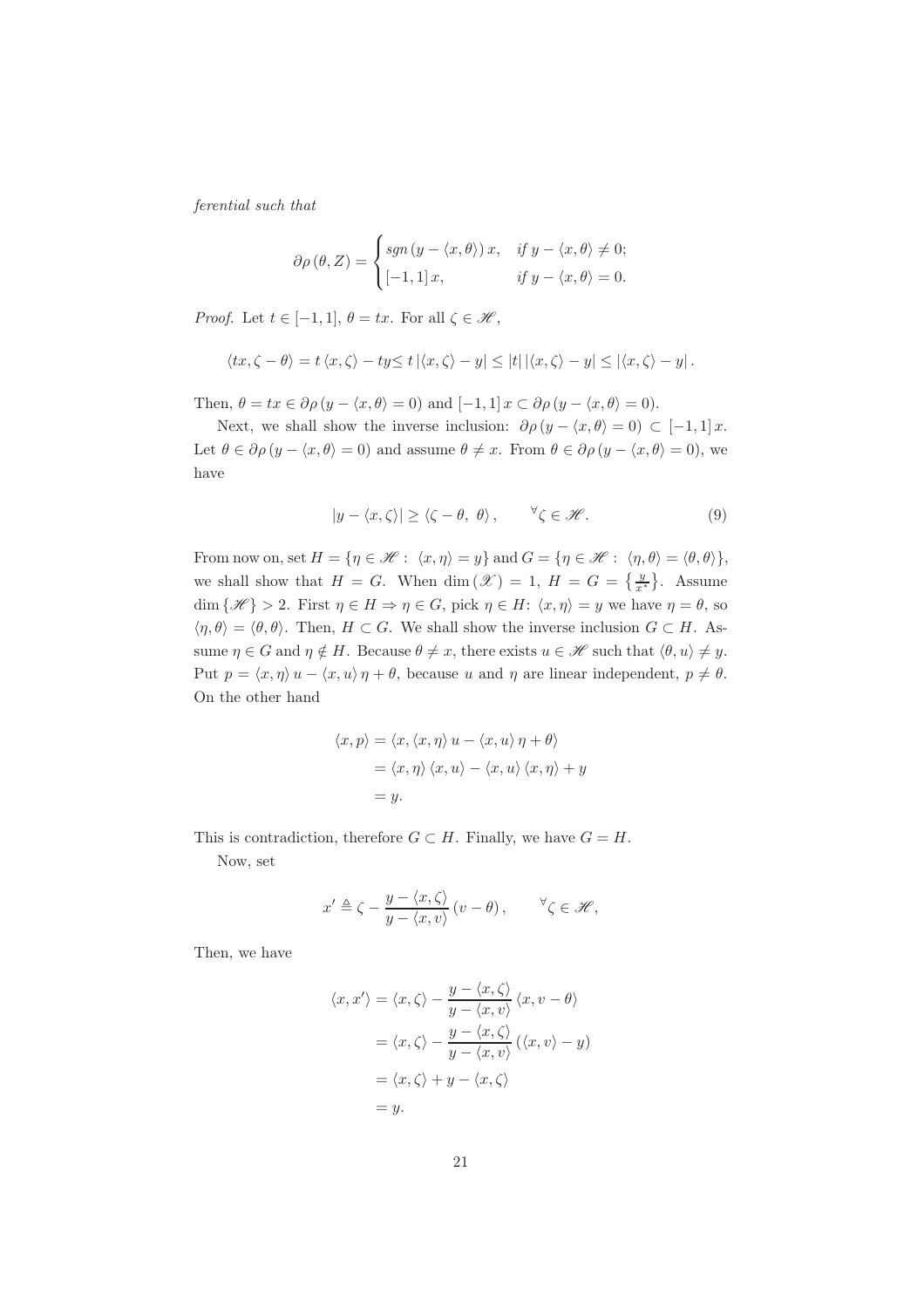Furthermore  $x' \in H \Rightarrow x' \in G$ . Therefore,

$$
\langle \theta, \theta \rangle = \langle \theta, x' \rangle
$$
  
\n
$$
= \langle \theta, \zeta \rangle - \frac{y - \langle x, \zeta \rangle}{y - \langle x, v \rangle} \langle \theta, v - \theta \rangle
$$
  
\n
$$
= \langle \theta, \zeta \rangle - \frac{\langle \theta, v - \theta \rangle}{y - \langle x, v \rangle} (y - \langle x, \zeta \rangle)
$$
  
\n
$$
= \langle \theta, \zeta - \theta \rangle - \frac{\langle \theta, v - \theta \rangle}{y - \langle x, v \rangle} (y - \langle x, \zeta \rangle)
$$
  
\n
$$
= \langle \theta, \zeta - \theta \rangle - \frac{\langle \theta, v - \theta \rangle}{y - \langle x, v \rangle} (\langle x, \theta \rangle - \langle x, \zeta \rangle),
$$

and we get  $\langle \theta, \zeta - \theta \rangle = t \langle x, \zeta - \theta \rangle$  where  $t = \frac{\langle \theta, v - \theta \rangle}{y - \langle x, v \rangle}$  $\frac{\partial \langle \theta, v - \theta \rangle}{\partial y - \langle x, v \rangle} \neq 0$ . Because of [\(9\)](#page-20-0),  $\langle \theta, v - \theta \rangle \leq |y - \langle x, v \rangle|$  and

$$
-\langle \theta, v - \theta \rangle = \langle \theta, \theta - v \rangle \le | - \langle x, \theta - v \rangle |
$$

$$
= | \langle x, v \rangle - y |
$$

$$
= | y - \langle x, v \rangle |,
$$

Since  $\langle \theta, \zeta - \theta \rangle \neq 0, \langle x, \zeta - \theta \rangle \neq 0$ . We have  $|\langle \theta, v - \theta \rangle| \leq |y - \langle x, v \rangle|, |t| \leq 1$ . Therefor,  $\partial \rho (y - \langle x, \theta \rangle = 0) \subset [-1, 1] x$ .  $\Box$ 

#### A.2 Proof of Proposition [4](#page-7-1)

Set the following notation;  $(\Omega, \mathcal{F}, \mathbb{P})$ : probability triple  $(\mathcal{H}, \mathcal{H})$ : real separable Hilbert space with Borel  $\sigma$ -field  $2^{\mathcal{H}}$ : the family of all nonempty subsets of  $\mathcal{H}$  $F: \Omega \to 2^{\mathscr{H}}$ : set-valued function. The inverse image  $F^{-1}(X)$  is defined by

$$
F^{-1}(X) = \{ \omega \in \Omega : F(\omega) \cap X \neq \emptyset \}.
$$

A set-valued function  $F: \Omega \to 2^{\mathcal{X}}$  is called measurable if  $F^{-1}(X)$  is measurable for every closed subset X of  $\mathscr X$ . For  $1 \leq p \leq \infty$  define a selection of F by

$$
S_F^p = \{ f \in L_p \left[ \Omega, \mathcal{F}, \mu \right] : f(\omega) \in F(\omega) \text{ a.e. } (\mu) \}.
$$

The key notion of set-valued mesurable mapping is decomposability.

Definition 15. Decomposability [Section3 in [Hiai and Umegaki](#page-24-12) [\(1977\)](#page-24-12)] Let M be a set of measurable functions  $f : \Omega \mapsto \mathscr{H}$ . M is called decomposable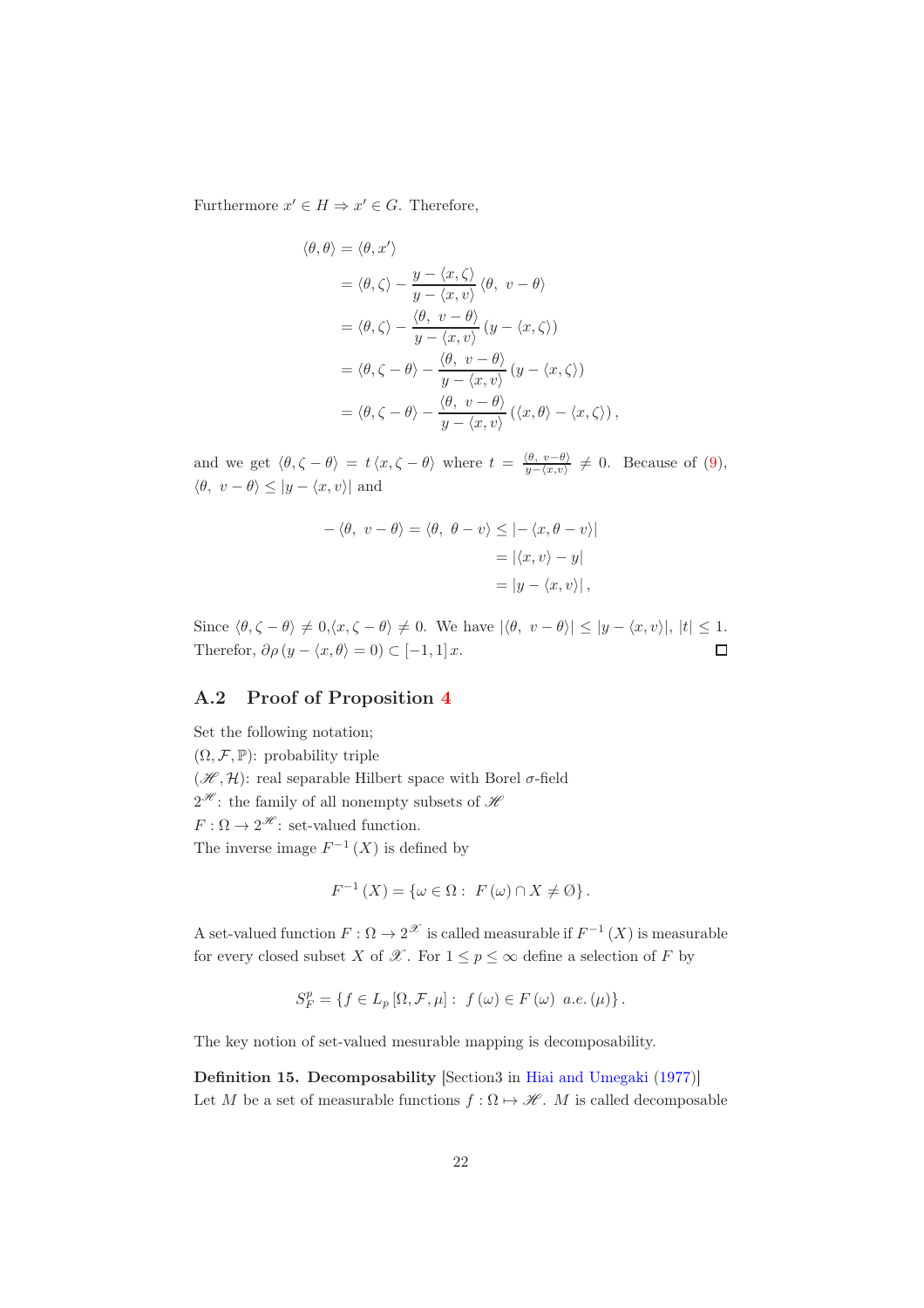with respect to  $\mathcal F$  if  $f_1,f_2\in M$  and  $A\in\mathcal F$  implies

$$
\mathbb{I}_A f_1 + \mathbb{I}_{\Omega \setminus A} f_2 \in M.
$$

For proof of Proposition [4,](#page-7-1) we need lemmas from [Hiai and Umegaki](#page-24-12) [\(1977](#page-24-12)).

<span id="page-22-2"></span>**Lemma 16.** [Lemma1.1. in [Hiai and Umegaki](#page-24-12)  $(1977)$  $(1977)$ ] Let F be measurable set-valued function. If  $S_F^p$  is nonempty, then there exists a sequence  $\{f_n\} \in S_F^p$  such that  $F(\omega) = cl \{f_n(\omega)\}\$  for all  $\omega \in \Omega$ .

<span id="page-22-0"></span>Lemma 17. [Lemma 2.1. in [Hiai and Umegaki](#page-24-12) [\(1977\)](#page-24-12)] Let  $\phi : \Omega \times \mathcal{H}$  be  $\mathcal{F} \otimes \mathcal{H}$ -measurable. Assume  $(\Omega, \mathcal{F}, \mathbb{P})$  is complete and  $\phi(\omega, \theta)$ is l.s.c. in  $\theta$  for every fixed  $\omega$ . Then the function

$$
\omega \mapsto \inf \left\{ \phi(\omega, \theta) : \theta \in F(\omega) \right\},\
$$

is measurable.

<span id="page-22-1"></span>**Lemma 18.** [Theorem 3.1. in [Hiai and Umegaki](#page-24-12)  $(1977)$  $(1977)$ ]  $M = S_F$  if and only if M is decomposable.

For the set-valued random variables the following Theorem and definition were given by Hiai and Umegaki

**Proposition.** [4](#page-7-1) There is a measurable selector of subdifferential  $\partial f$  i.e.,  $S_{\partial f} \neq$  $θ$ . And the set of all measurable selector is identical to subdifferential  $∂f$ :  $S_{∂f}$  = ∂f.

*Proof.* Let  $h(\gamma, z)$  as

$$
h(\gamma, z) = \inf_{|\beta - \alpha| \leq 1} \left\{ f(\beta, z) - f(\alpha, z) - \langle \beta - \alpha, \gamma \rangle \right\}.
$$

Fix  $\alpha$ .  $\gamma$  is a subdifferential of  $f(\cdot, z)$  at  $\alpha$  iff  $h(\gamma, z) \geq 0$ . For every  $z, h(\gamma, \cdot)$ is measurable. From Lemma [17](#page-22-0)  $\gamma$  (·) is measurable.

Let  $\gamma_1(\cdot)$  and  $\gamma_2(\cdot)$  be measurable selector of subdifferential  $\partial f(\alpha, \cdot)$  satisfying

$$
f(\beta, \cdot) \ge f(\alpha, \cdot) - \langle \beta - \alpha, \gamma_1(\cdot) \rangle,
$$
  

$$
f(\beta, \cdot) \ge f(\alpha, \cdot) - \langle \beta - \alpha, \gamma_2(\cdot) \rangle.
$$

From the following inequality

$$
f(\beta,\cdot)\geq f(\alpha,\cdot)-\left\langle \beta-\alpha,\mathbb{I}_A\left(\cdot\right)\gamma_1\left(\cdot\right)+\mathbb{I}_{\Omega\setminus A}\left(\cdot\right)\gamma_2\left(\cdot\right)\right\rangle,
$$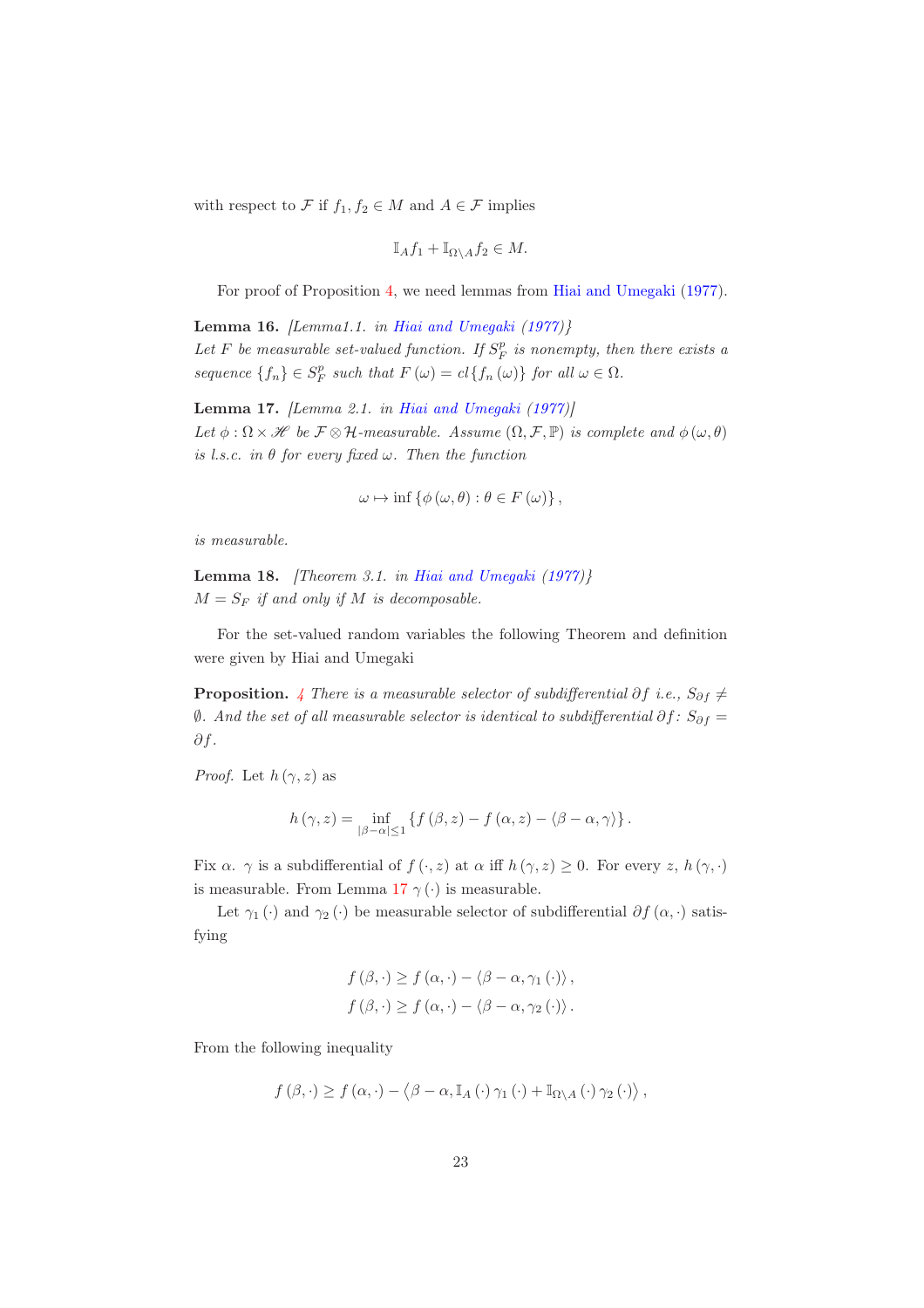$\partial f(\alpha, \cdot)$  is decomposable. Therefore, from Lemma [18](#page-22-1) and Lemma [16,](#page-22-2)  $S_{\partial f}$  = ∂f.  $\Box$ 

## A.3 A Existence of Minimum

#### Proposition. Existence of Minimum

Suppose  $f : \Theta \to (-\infty, \infty]$  is a lower semi-continuous convex (l.s.c.) functional and its domain  $\Theta$  is bounded. Then there exists  $\arg \min_{\theta} f(\omega, \theta)$  and  $\inf_{\theta} f(\omega, \theta).$ 

*Proof.* Let  $C$  be a convex subset of a Banach space. From the separation theorem,  $C$  is closed in norm topology if and only if  $C$  is closed in the weak topology(Correspondence of closedness).  $f$  is lsc on  $\Theta$  in the norm topology if and only if  $f$  is lsc in the weak topology.

For each  $a \in \mathbb{R}$  put

$$
G_a = \{ \theta \in \Theta : f(\theta) > a \}.
$$

 $G_a$  is open in the weak topology and  $\Theta = \bigcup_{a \in \mathbb{R}} G_a$ . Since  $\Theta$  is weakly compact, there is finite subcover such that

$$
\Theta = \bigcup_{i=1}^{n} G_{a_i}.
$$

Putting  $a_0 = \min\{a_1, \dots, a_n\}$ , we have  $f(\theta) > a_0$  for all  $\theta \in \Theta$ . There exists a real number  $b = \inf \{ f(\theta) : \theta \in \Theta \}.$ 

Suppose  $f(\theta) > b$  for all  $\theta \in \Theta$ , then

$$
\Theta = \bigcup_{n=1}^{\infty} \left\{ \theta : f(\theta) > b + \frac{1}{n} \right\}.
$$

Since  $\Theta$  is weakly compact,

$$
\Theta = \bigcup_{i=1}^{m} \left\{ \theta : f(\theta) > b + \frac{1}{n_i} \right\}.
$$

Put  $b_0 = \min \left\{b + \frac{1}{n_1}, \cdots, b + \frac{1}{n_m}\right\}$ , we have  $f(\theta) > b_0$  for all  $\theta$ . Therefore we have

$$
b = \inf \{ f(\theta) : \ \theta \in \Theta \} \ge b_0 > b.
$$

This is a contradiction.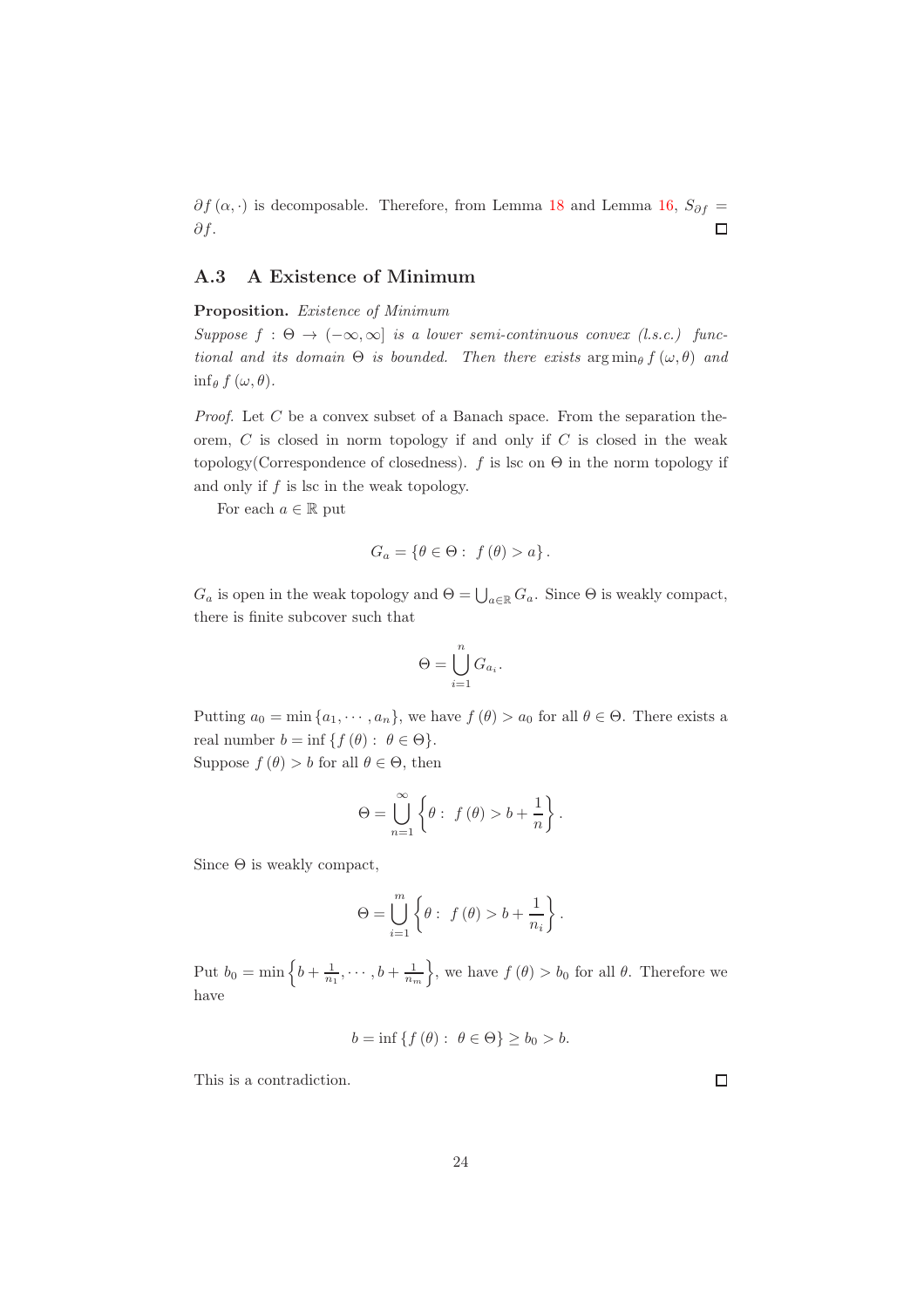# Acknowledgements

This research is supposed by grant-in-aid for JSPS Fellows (DC1, 20137989).

# References

- <span id="page-24-4"></span>Attouch, H. (1984): Variational Convergence for Functions and Operators, Pitman Publishing.
- <span id="page-24-9"></span>AUBIN, J. AND H. FRANKOWSKA (1990): Set-Valued Analysis, Birkhauser.
- <span id="page-24-8"></span>Beer, G. (1993): Topologies on Closed and Closed Convex Sets, Kluwer Academic Publishing.
- <span id="page-24-2"></span>Belloni, A., V. Chernozhukov, D. Chetverikov, and K. Kato (2015): "Some New Asymptotic Theory for Least Squares Series:Pointwise and Uniform Results," J. Econometrics, 186, 345–366.
- <span id="page-24-11"></span>Borwein, J. and D. Noll (1994): "Second Order Differentiability of Convex Functions in Banach Spaces," Trans. Amer. Math. Soc., 342, 43–81.
- <span id="page-24-7"></span>Bucher, A., J. Segers, and S. Volgushev (2014): "When Uniform Weak Convergence Fails: Empirical Processes for Dependence Functions and Residuals via Epi- and Hypographs," Ann. Statist., 42, 1598–1634.
- <span id="page-24-10"></span>Clarke, F. (1983): Optimization and Nonsmooth Analysis, New York: Wiley.
- <span id="page-24-3"></span>DUDLEY, R. (1999): Uniform Central Limit Theorems, Cambridge University Press.
- <span id="page-24-6"></span>Dupacava, J. and R. Wets (1988): "Asymptotic Behavior of Statistical Estimators and of Optimal Solution of Stochastic Optimization Problems," Ann. Statist., 16, 1517–1549.
- <span id="page-24-5"></span>Geyer, C. (1994): "On the Asymptotics of Constrained M-Estimation," Ann. Statist., 22, 1993–2010.
- <span id="page-24-12"></span>HIAI, F. AND H. UMEGAKI (1977): "Integrals, Conditional Expectations, and Martingales of Multivalued Functions," J. Multivariate Anal., 7, 149–182.
- <span id="page-24-0"></span>Huang, J. (2001): "Concave Extended Linear Modeling: A Theoretical Synthesis," Statist. Sinica, 11, 173–197.
- <span id="page-24-1"></span> $-$  (2003): "Local Asymptotics for Polynomial Spline Regression," Ann. Statist., 31, 1600–1635.